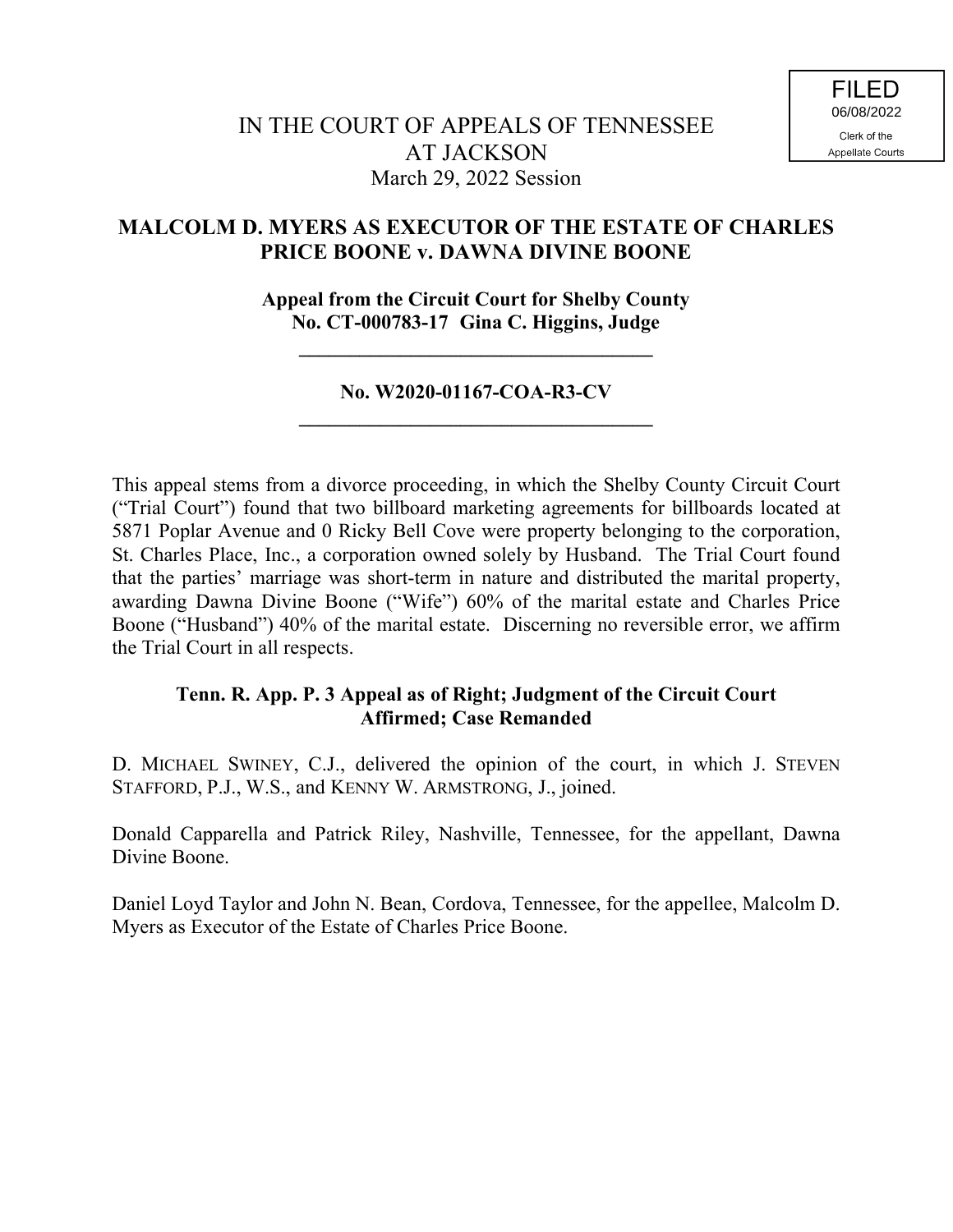#### **OPINION**

#### **Background**

Husband formed his corporation, St. Charles Place, Inc., in the mid-1990s. During all times, Husband was the sole owner of St. Charles Place, Inc. Husband's corporation was successful, and he amassed significant wealth prior to the marriage. Wife came into the marriage with significantly fewer assets than Husband.

Wife and Husband married in October 2014. Prior to the marriage, Husband acquired the two pieces of real property located at 5871 Poplar Avenue and 0 Ricky Bell Cove and the billboards that were placed on the property, either in his own name or that of his corporation. The Trial Court found that the billboards and the land where the billboards sit were property owned by Husband or his corporation.<sup>1</sup> The Shelby County Assessor of Property lists Husband as the owner of the 0 Poplar Avenue property, and the 1995 warranty deed for the land underneath the billboard at 5871 Poplar Avenue lists Husband as the owner of the land.<sup>2</sup> During the marriage, Husband never added Wife's name to the deed to the property at 5871 Poplar Avenue or to any permit indicating ownership of the building. Additionally, the 1997 warranty deed for the land where the 0 Ricky Bell billboard is located lists St. Charles Place, Inc. as the owner, and St. Charles Place, Inc. is also listed as the registered owner of the property at 0 Ricky Bell Cove with the Shelby County Register's Office. Husband never placed Wife's name on the deed to the property at 0 Ricky Bell Cove or any permit relevant to the property.

In April 2015, the parties entered into two billboard marketing agreements with Outfront Media LLC (collectively, the "Billboard Marketing Agreements"). Both Billboard Marketing Agreements begin as follows in pertinent part: "**THIS MARKETING AGREEMENT** is made and entered into as of the 9th day of April, 2015 (the "Effective Date"), by and between **Charles and Dawna Boone** ("Owners") and **OUTFRONT Media LLC** ("OUTFRONT")." The contracts require payments to the owner. In the signature area at the bottom of both documents, it lists "St. Charles Place" as the owner, with both Husband's and Wife's signatures underneath. Husband also had written "President" after his signature.

Wife assisted Husband in the business until they separated in February 2017. After the parties' separation, Wife was no longer involved in the business. Husband filed a complaint for divorce in February 2017, alleging irreconcilable differences and

 $\overline{a}$ 

<sup>&</sup>lt;sup>1</sup> On appeal, there is no issue raised concerning who owns the billboards or the land beneath the billboards, only classification of the two marketing agreements pertaining to these billboards.

 $2$  The location of this billboard is referred to in the record as both 5871 Poplar Avenue and 0 Poplar Avenue.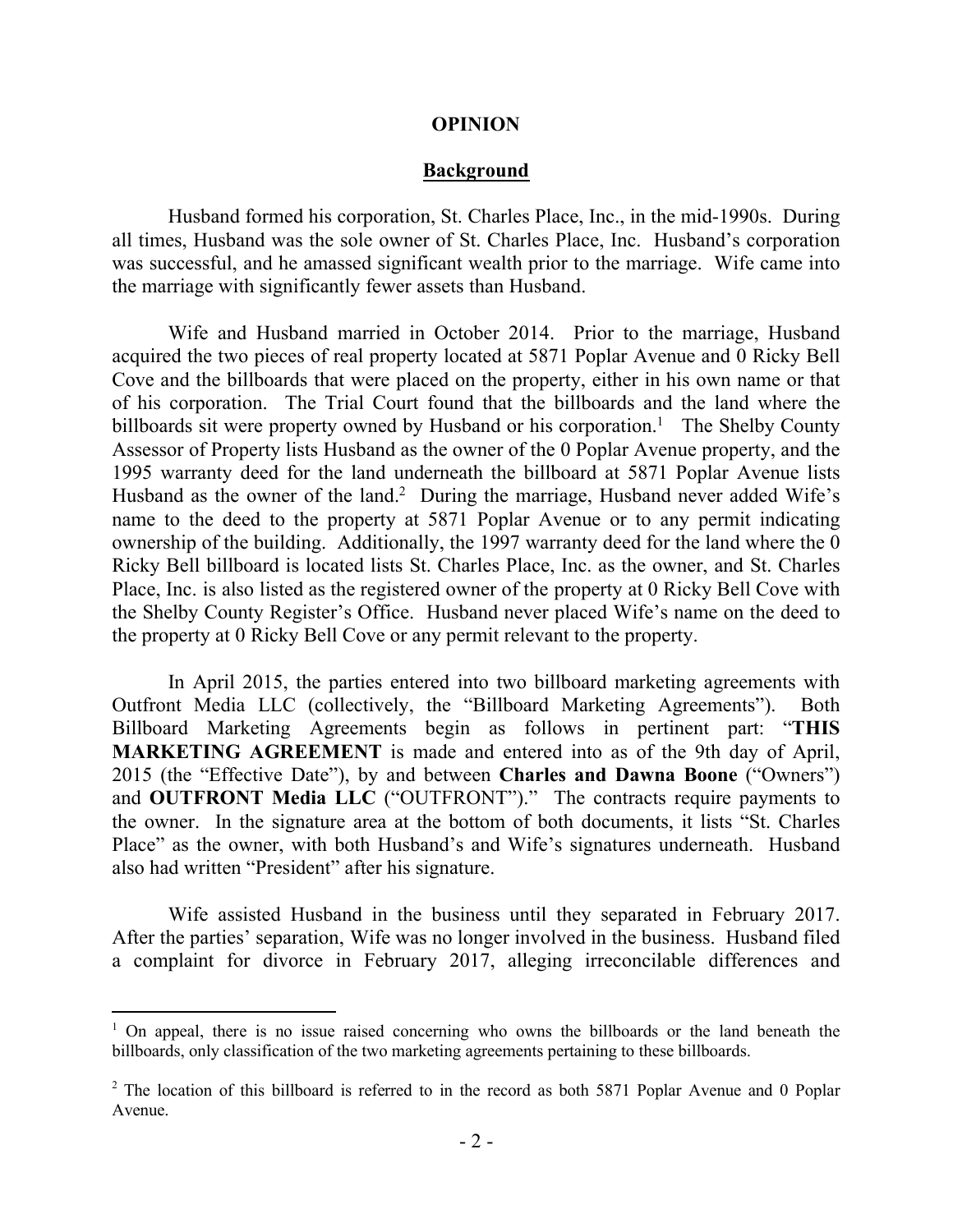inappropriate marital conduct by Wife.<sup>3</sup> Wife filed an answer to the complaint denying that irreconcilable differences existed or that she was guilty of inappropriate marital conduct. In her answer, she requested that Husband's complaint for divorce be dismissed and the costs taxed to Husband. She also requested an award of attorney's fees and expenses incurred.

The Trial Court conducted a trial over several nonconsecutive days beginning in January 2018 and ending in August 2019. During the trial, the Trial Court heard testimony from several witnesses including: (1) David Hogue, the real estate manager for Outfront Media, (2) Husband; (3) Gladys Jones, the parties' housekeeper during the marriage; (4) Wife; and (5) Derenda Riddick Cannon, a close friend of the parties.

David Hogue testified at trial that he was the real estate manager for Outfront Media, which is a billboard company. According to Mr. Hogue, he finds sites that comply with state laws and ordinances for the company to lease and build billboard sites. Mr. Hogue testified that Husband and Wife came into his office to get the company's expertise on upgrading the billboards located at 5871 Poplar Avenue and 0 Ricky Bell Cove to digital. According to Mr. Hogue, Husband wanted the contracts to be in both his and Wife's names and "wanted to set this up for his wife because this was his way he was going to take care of her." Mr. Hogue explained that Husband told him that he wanted to convert the billboards and to put both parties' names on it so that it would all go to her when he died. Two Billboard Marketing Agreements were executed which reflected a 20-year marketing agreement for Outfront Media to market the two billboard locations. Mr. Hogue prepared the contracts and requested Wife sign the contract as well since her name was included on it.

As part of the process, Mr. Hogue assisted the Boones in filing the necessary paperwork to obtain local and state permits to begin the conversion. Obtaining the permit for the Poplar location was more difficult and required them to hire an attorney to assist them in obtaining a variance with the Memphis and Shelby County Board of Adjustment. According to Mr. Hogue, both Husband and Wife were present at the hearing for the variance approval. An application for a City of Memphis building permit for construction code enforcement for one of the billboards listed Husband as the owner of the billboard. However, Mr. Hogue stated that the application did not require all owners to be listed. According to Mr. Hogue, Wife was heavily involved in the process. Mr. Hogue testified that he believed Tennessee law requires the transfer of ownership of a billboard to be done in writing.

In February 2016, Outfront Media began sending checks to both Husband and Wife. Mr. Hogue stated that after the divorce action was filed, Outfront Media received

 $\overline{a}$ 

<sup>&</sup>lt;sup>3</sup> During the pendency of the divorce proceedings, Husband filed an amended complaint to add Outfront Media, LLC as a party to the divorce due to their interest in the Billboard Marketing Agreements.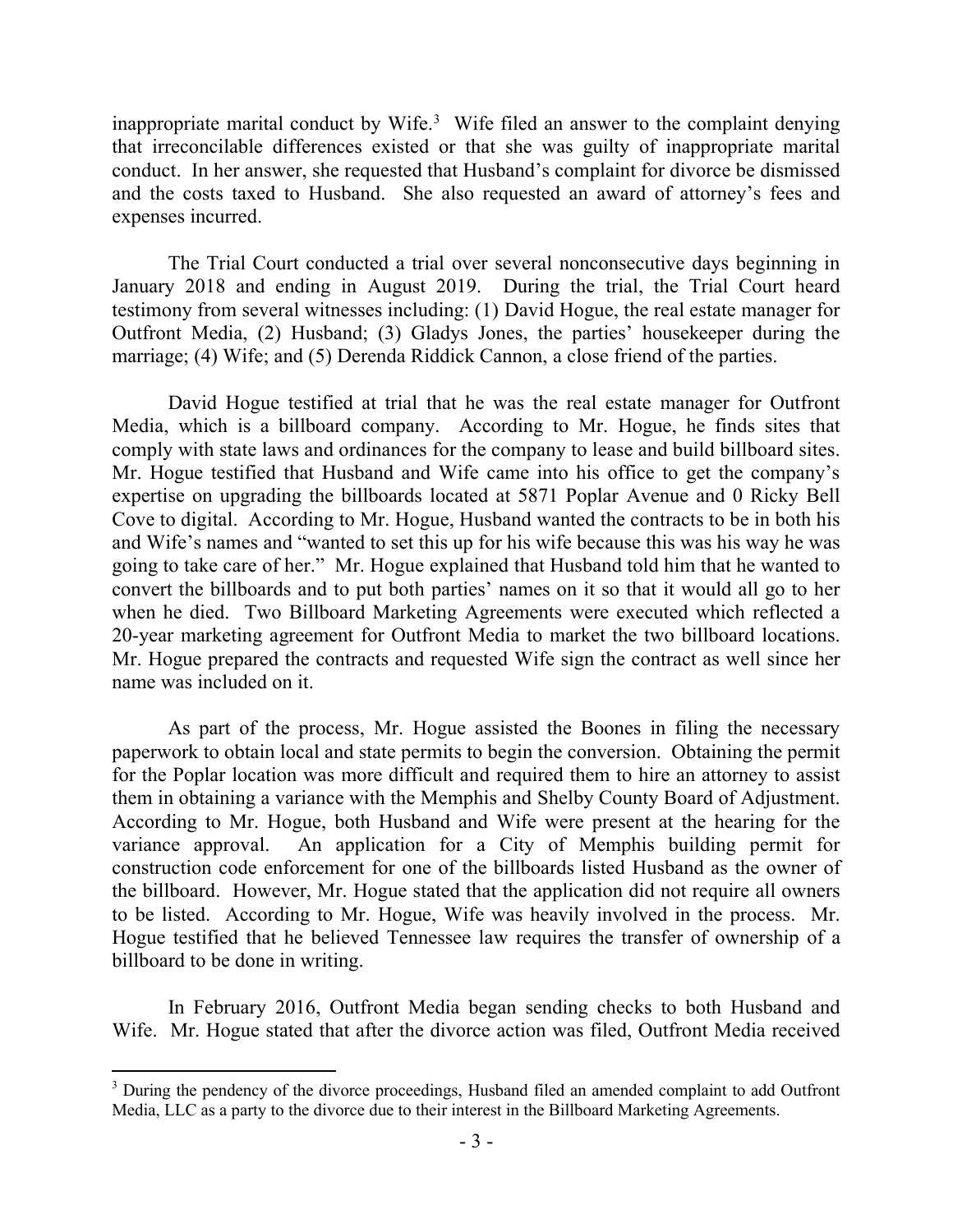correspondence from Malcolm Myers, a certified public accountant, requesting that all future checks be endorsed to St. Charles Place, Inc.

Husband also testified at trial. Husband had a college degree and a law degree; however, he did not practice law. Husband testified that prior to the marriage with Wife, he already had accumulated a large estate; owned a successful real estate company, St. Charles Place, Inc.; and had made a lot of investments in real estate property. Husband acknowledged that St. Charles Place, Inc. had no employees other than himself. Husband testified that he owned the billboard at 5871 Poplar Avenue prior to the marriage, as well as the land on which the billboard sits. Husband testified that he never put Wife's name on the land or on the permit. Additionally, Husband stated that the billboard at 0 Ricky Bell Cove was owned and paid for by Husband prior to the marriage and that Wife's name was never placed on the title or permit involving this billboard.

According to Husband, Wife had no experience in commercial real estate or in the ownership or development of billboards prior to the marriage. Husband acknowledged that Wife had been helpful on some things with the business but stated that he worried about Wife's stances on certain things. Wife had looked after him if someone was trying to take advantage of him. He acknowledged that Wife met and communicated with accountants and lawyers concerning the business. In 2012, Wife was listed as a secretary for the company. In 2013, 2014, and 2015, she was listed as both a secretary and on the board of directors. Husband testified that Wife was not paid a salary for the work she did with St. Charles Place. With Wife's assistance, St. Charles Place, Inc. completed a deal to sell a piece of property to Hilton during the marriage. Husband testified that Wife was pushing Husband to complete the Hilton deal, but he did not think they got enough money for the property. Husband stated that she had attended meetings concerning this deal and helped in the negotiations. After the divorce was filed, Husband began paying a man named Biff Concklin \$3,000 to \$3,500 a month. Husband explained that Mr. Concklin was his "real estate man."

In addition to St. Charles Place, Inc., Husband has an international charitable organization called "Reading Bear." Husband testified that during a period of time, Wife was actively working and trying to get things accomplished for Reading Bear. Husband stated that there were times when Wife was important and times when she had very little to do with the operations.

Husband stated that he and Wife attended meetings prior to the Billboard Marketing Agreements being signed. Husband testified that he signed the Billboard Marketing Agreement for 5871 Poplar as president of the corporation. He acknowledged that Wife had signed the document but stated that she was not an owner. Changes were made to the document and initialed by both Husband and Wife. According to Husband, the document was flawed. Concerning the Billboard Marketing Agreement for 0 Ricky Bell Cove, Husband likewise acknowledged Wife's name is listed as an owner in the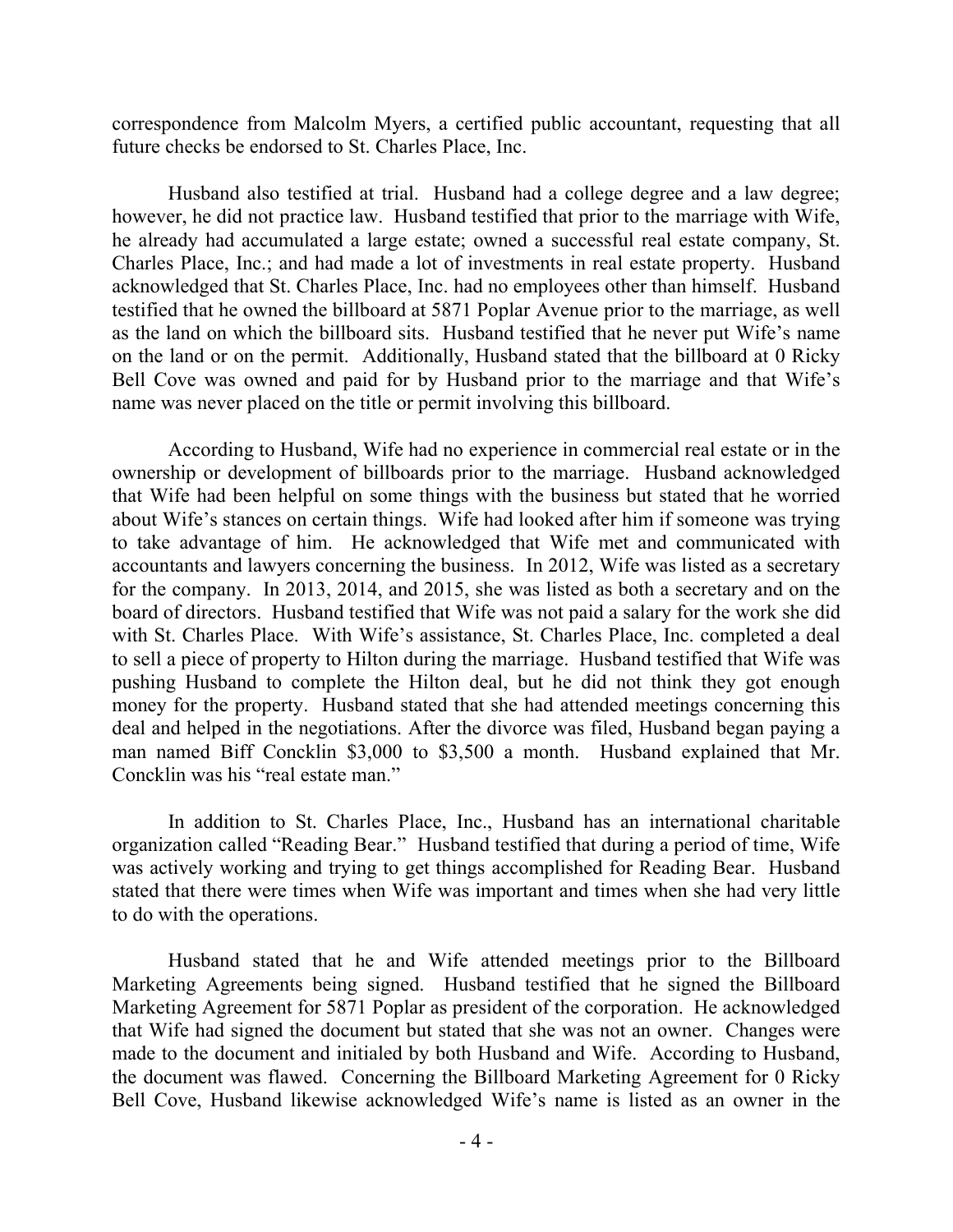body of the contract, that he and Wife had initialed changes made to the document, that he had signed the document as president of St. Charles Place, Inc., and that Wife's signature appeared along with his signature at the bottom of the document. On the line next to owner at the end of the contracts, Husband wrote that the owner was St. Charles Place. According to Husband, he did not believe Wife signed the contracts initially but only after they were sent back for her to sign. Following the Billboard Marketing Agreements, the checks from Outfront Media were made out to both Husband and Wife. After the divorce proceedings began, Outfront Media declined Husband's request that all subsequent payments be endorsed to St. Charles Place.<sup>4</sup>

Husband testified that he had hired someone to complete the approval process to begin the conversion of the billboards to digital and stated that Wife did not have much to do with this process. According to Husband, Wife did not stand up and talk at any of the meetings with the Board of Adjustment.

At the time of trial, Husband was 84 years old. Husband testified that he had a knee and hip replacement. He also had what he believed to be a hernia, but he stated that medical doctors removed "something the size of a baseball" from him. Ten years ago, he had a stroke. Husband stated that he recently had a "pain blocker" on his back and is planning to get one on his neck. He has trouble hearing, has lost his sense of smell, and has trouble focusing.

Wife testified that she obtained a college degree from the University of Memphis in 2003 for exercise, sports science, and health promotion. From 2003 to 2008, Wife worked at an insurance company. Wife made at most \$25,000-30,000 per year at the insurance company before she was laid off in 2008. Prior to the marriage, Wife was employed part-time at an antique store. Wife testified that she left her job at the antique store approximately one month after the marriage. While employed at the antique store she was paid \$10 per hour. According to Wife, Husband told her that she did not need to work anymore because they did not need the money but that he needed her to help him with the business, St. Charles Place, Inc., and the non-profit, St. Charles Place Education Foundation or "Reading Bear." At the time of trial, Wife was again employed part-time at the same antique store she worked at prior to the marriage, working once or twice a week.

Coming into the marriage with Husband, Wife had no savings, no real estate, and no retirement. Prior to moving in with Husband, Wife had been living with her mother, and her mother had assisted her with some of her finances. Wife testified that she had gotten a settlement from a car accident and that she had the Mercedes 220 that Husband

 $\overline{a}$ 

<sup>&</sup>lt;sup>4</sup> The record refers to a separate lawsuit that Husband initiated against Outfront Media alleging breach of contract regarding the Billboard Marketing Agreements.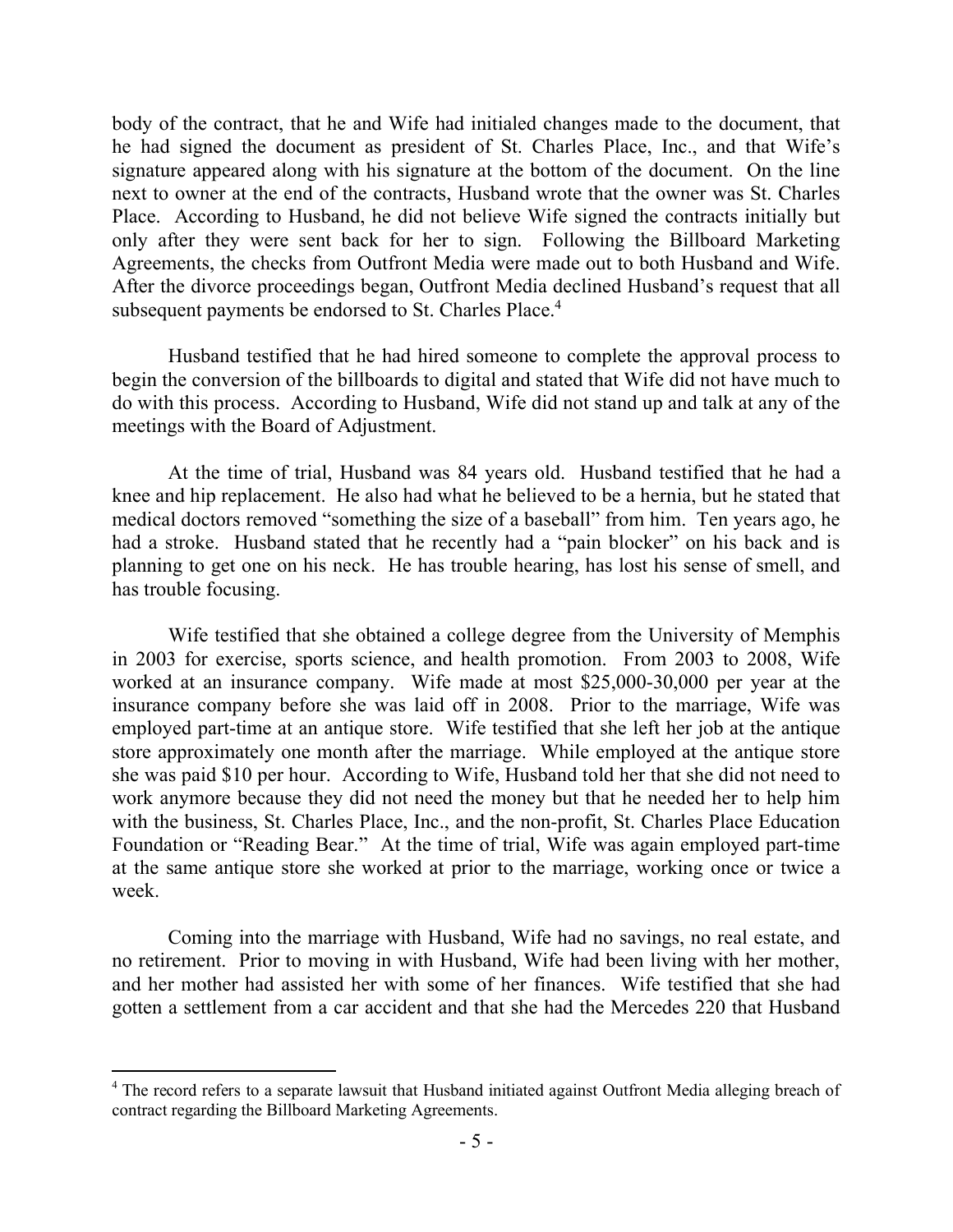bought her prior to the marriage. Wife also testified that she had brought "a massive amount of furniture" into the marriage, an assertion which Husband denied.

According to Wife, she moved in with Husband in the summer of 2012. Prior to and during the marriage, Wife worked with Husband in the business. Wife testified that Husband had no assistant and no employees and that she began assisting Husband with the business. Wife testified that she was involved in the day-to-day operations of St. Charles Place during the marriage prior to the filing of the divorce complaint. Wife testified that she took on the role of personal assistant or secretary to Husband when it came to the business and helped keep Husband organized. She created files, returned phone calls, and checked emails for Husband. Wife testified that she and Husband would often go to the properties together if they were showing a property. Additionally, Wife stated that she cleaned properties with her housekeeper, pulled weeds, did yard work, and did whatever it took to sell the lots.

She further testified that an individual came to their house and they developed a website for St. Charles Place, Inc. with property listings, availability, and an autobiography for Husband. She stated that the contact number for the commercial property was listed as her cellular telephone number. According to Wife, she met with accountants regularly, met and negotiated with tenants, routinely met with Husband concerning the business, met with lawyers, met with Outfront Media representatives, and appeared before a governing body concerning converting the billboards to digital. Wife testified that she was an officer, secretary, and on the board of directors for St. Charles Place, Inc.

Wife testified that she helped Husband with the Hilton Hotel contract and sale of property, which resulted in a profit of one million dollars. Wife stated that the accountant instructed them to put the money back into St. Charles Place, Inc., and the idea to upgrade the billboards to digital was both hers and Husband's. According to Wife, they used the profits from the sale to pay for the digital billboards, avoided a capital gain, and got a tax break.

Concerning the Billboard Marketing Agreements, Wife testified that she initiated the first meeting with Outfront Media. Wife stated that she and Husband were both present for multiple meetings with Outfront Media, and the conversions of the billboards to digital occurred during the marriage. According to Wife, Husband instructed Mr. Hogue how to draft the Billboard Marketing Agreements. Wife explained that Husband knew Wife was worried about her health and the risk of becoming sick again, and he wanted to make sure Wife was taken care of with the two Billboard Marketing Agreements. According to Wife, they had hired a zoning attorney and another individual to complete the application seeking approval to upgrade one of the billboards and appear before the Board of Adjustment. Wife acknowledged that she had not spoken at the meeting before the Board of Adjustment but stated she had to prepare for it. Wife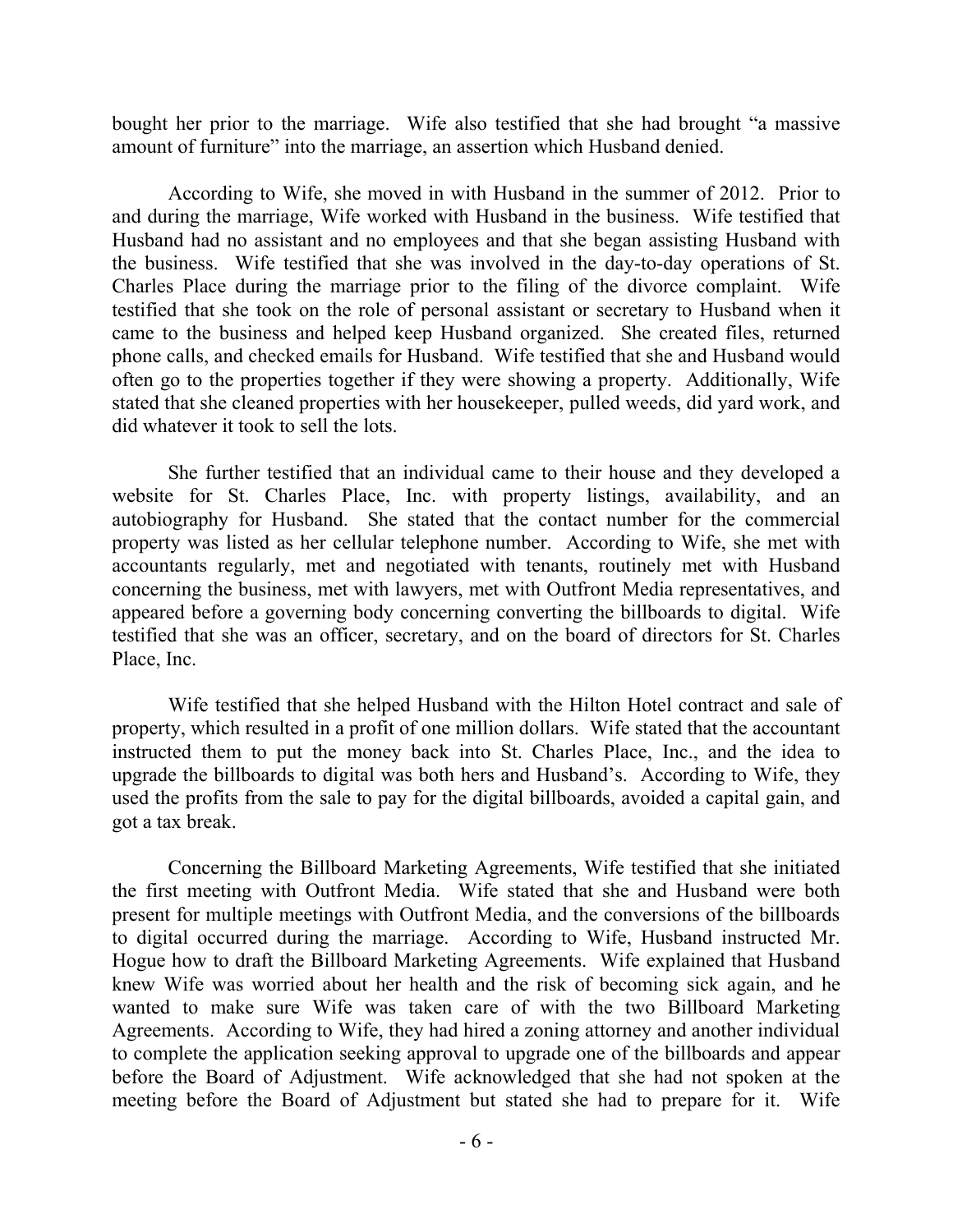testified that the checks they received from Outfront Media as a result of the Billboard Marketing Agreements were endorsed to both Husband and Wife as individuals.

Wife testified about her health conditions. She has been in remission from Hodgkin's Lymphoma since 2005, has a fast heartbeat, takes cholesterol medication, has hypothyroidism, and has had leukopenia which was treated with "bone marrow to the hip." Wife further stated that she was at high risk for breast cancer. According to Wife, her medical condition affects her daily functioning because her thyroid sometimes makes her "a little overly tired." She stated that her medical conditions had escalated since the divorce proceedings began.

Gladys Jones, the parties' housekeeper testified that Husband and Wife frequently worked in the business and attended business meetings together. According to Ms. Jones, Husband told her that Wife had been helpful. She did not actually observe what Husband and Wife had been doing regarding the business. Additionally, Derenda Riddick Cannon, a close friend of both Husband and Wife, testified that Husband told her that Wife had helped him get organized and helped with the business. According to Ms. Cannon, Wife showed her a "stack" she had been organizing for meetings.

Following trial, the Trial Court took the matter under advisement. The Trial Court entered the final decree of divorce in July 2020. At the time, Husband was 85 years old, and Wife was 52 years old. The Trial Court granted Husband a divorce and found that this marriage was a short-term marriage of approximately five years. The Trial Court made the following finding in its judgment concerning Wife's credibility:

CREDIBILITY: Wife's behavior and responses throughout the trial and hearings in this case caused this Court to also question Wife's veracity and motive for prolonging the divorce. Wife came into a marriage with Husband, bringing very little in. She had an approximate separate net worth at the time of marriage of about \$30,000. She was well acquainted with Husband's net worth and assets because of having worked as his assistant for a period of time. Wife has been unwilling to release Husband from the marriage and has made every effort to attach herself to many of the assets owned and/or acquired by Husband prior to and after the marriage.

In its judgment, the Trial Court analyzed the factors in Tenn. Code Ann. § 36-4- 121(c) in making its distribution of the marital property and made the following findings of fact:

1. Duration of the marriage: These parties married on October 14, 2014. This is the third marriage for Husband and the first marriage for Wife (less than 5 years at the time of the divorce hearing). These parties have engaged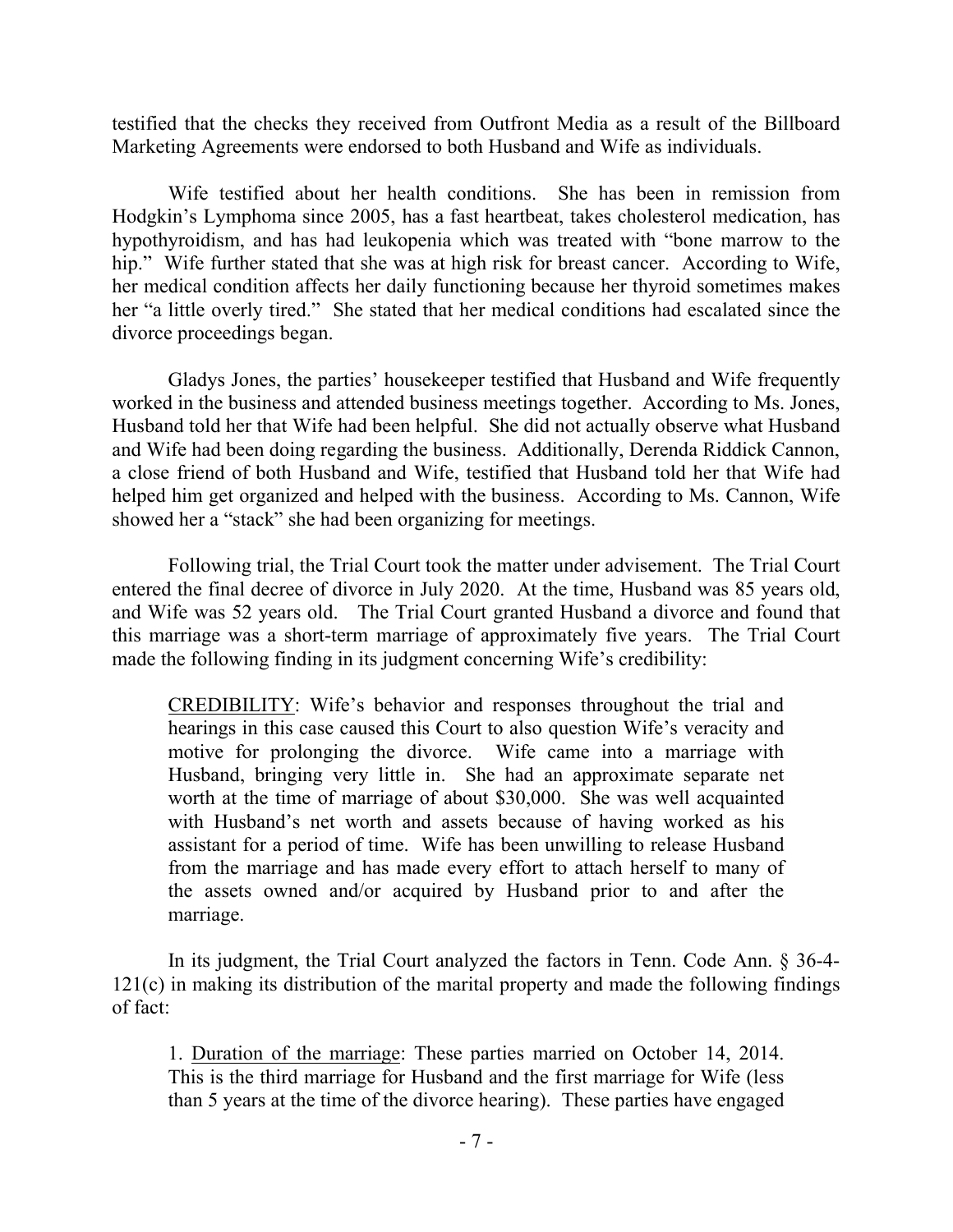in elongated, contentious and expensive litigation over the course of the last two years. Litigation included an action for Breach of Contract involving Husband's business ventures, sales and purchases involving real estate and personal property, temporary spousal support, contempts and orders of protection. The Divorce Referee awarded Wife spousal support in the amount of \$6,000 per month, effective March 1, 2017 (which continues pending entry of the court's order.) Additionally, Husband was ordered to continue paying Wife's Memphis Country Club dues, the deposit for her apartment rental and attorney fees and litigation expenses of \$45,000.

2. The age, physical and mental health, vocational skills, employability, earning capacity, estate, financial liabilities and financial needs of each of the parties: There are health issues relative to both parties. Husband's current health issues appear to be more age related. He is 85 years of age and Wife is 52. Husband has an uncontroverted history of a stroke over ten years ago, back problems and hip and knee replacement, neck pain, difficulty with smelling and hearing, trouble focusing on details and more recently hernia surgery, and appears to be aging rapidly. Wife testified to an uncontroverted history of low white blood count for which she has been awaiting blood tests results since 2017. She also testified to being treated for hypothyroidism and having Hodgkin's Lymphoma, which is in remission. Additionally, she sees a cardiologist and is on medication for her heart, cholesterol and situational anxiety. There was no proof of mental health issues that would restrict Wife from employment. The age related deterioration of Husband has not prevented him from conducting his businesses.

3. Husband was born on February 5, 1935, and is currently eighty five (85) years old. He obtained both undergraduate and law degrees from Vanderbilt in the 1950's. He established himself in real estate dealings and has amassed a multi-million dollar estate.

4. Wife worked menial jobs prior to marrying Husband and was working part time earning \$10 per hour at the time she met and married [Husband]. After the parties met and married, Wife worked in the businesses with Husband until they separated. Prior to the marriage and since the separation, Wife worked part-time at Welford's Antique Store, and the most she has earned is between \$25,000 to \$30,000 per year. Wife's testimony is that she attended the University of Memphis in 2003 and studied Exercise Health and Sports Science.

5. While Wife was born April 5, 1968 and is 52 years of age, has no college degree and some health issues, no proof was offered to show that Wife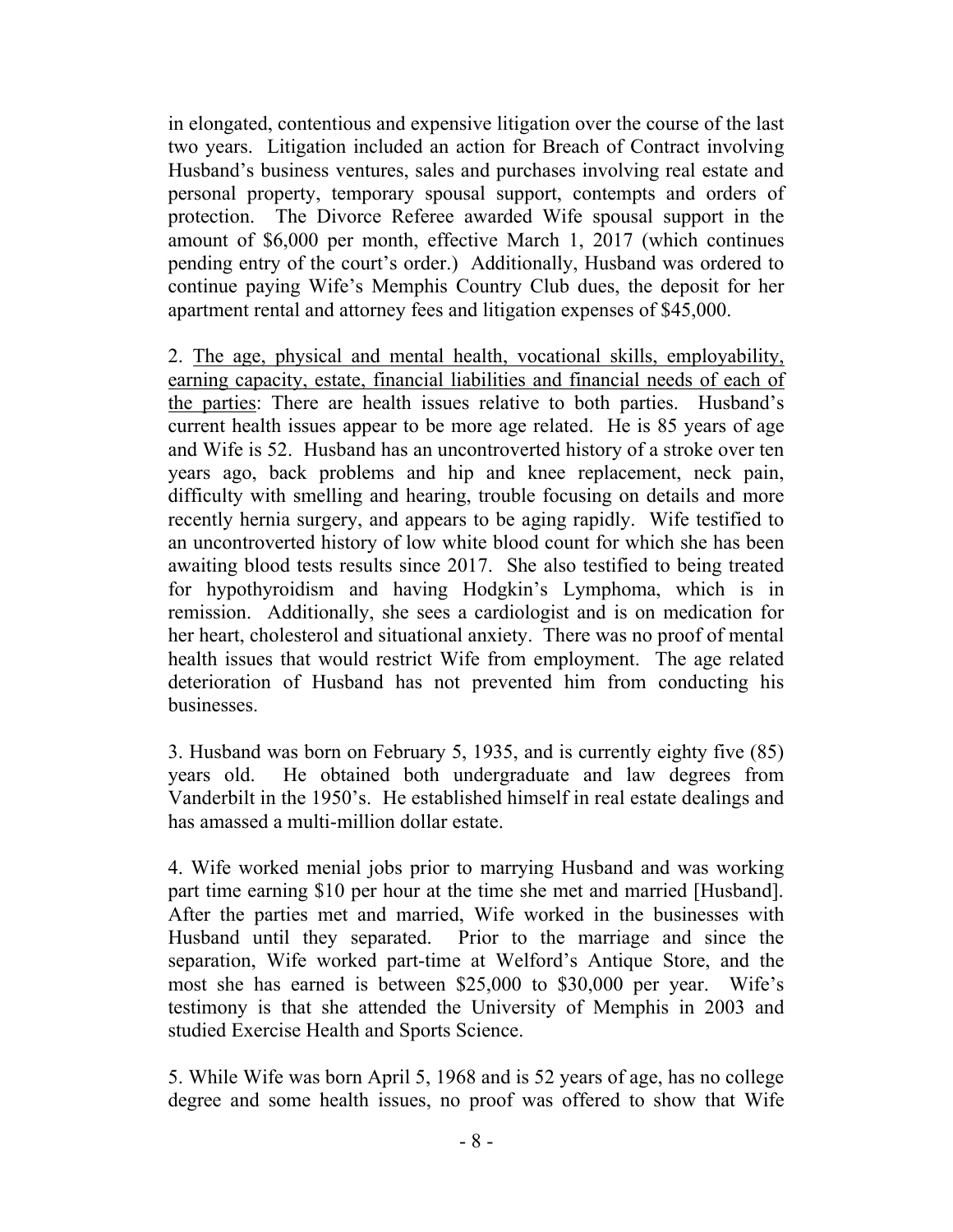cannot secure and maintain gainful employment. Husband is 85 years of age and continues to operate his business concerns.

6. The tangible or intangible contribution by one (1) party to the education, training or increased earning power of the other party: Neither of these parties contributed to the education or training of the other. Wife had no prior experience with real estate dealings, but learned about the business while working with Husband. Husband had established his wealth at the time of marriage and there is no proof of any dollar amounts increasing the business that are attributable to Wife, beyond work she did in the business. Nothing suggests that Wife contributed to any increased earning power of Husband. However, Wife did assist Husband in some of his business and non-profit endeavors. Her work in the business increased her skills and likely her earning power and may make her more attractive to potential future employers.

7. The relative ability of each party for future acquisitions of capital assets and income: It is anticipated that Husband will continue to acquire major future acquisitions of capital assets and income, but the same is not so for Wife. Wife will likely continue working part-time or full-time in retail or clerical type businesses.

8. The contribution of each party to the acquisition, preservation, appreciation or dissipation of the marital or separate property, including the contribution of a party to the marriage as homemaker, wage earner or parent, with the contribution of a party as homemaker or wage earner to be given the same weight if each party has fulfilled its role: As indicated, Wife did assist Husband in the negotiations of at least one contract to sell property and in the digitizing of two billboards and worked in the business as an assistant and a corporate officer. She also assisted him with the work he did with his non-profit. Wife testified that she took on [the] job of personal assistant to Husband. Otherwise, Wife contributed to the marriage by being a homemaker for Husband. Husband had established his wealth at the time of marriage and there is no proof of any dollar amounts increasing the business that is attributable to Wife, beyond work she did in the business. While Wife received no salary from the business, she had access to and use of the finances and resources.

Wife contends that Husband dissipated marital assets by making multiple payments to Biff Concklin (whose services she questioned), for over almost 2 years at an amount of some \$59,000. Husband testified that Biff Concklin provided valuable services to him. Wife testified that she did not know why Husband paid Concklin. Nothing was offered by way of proof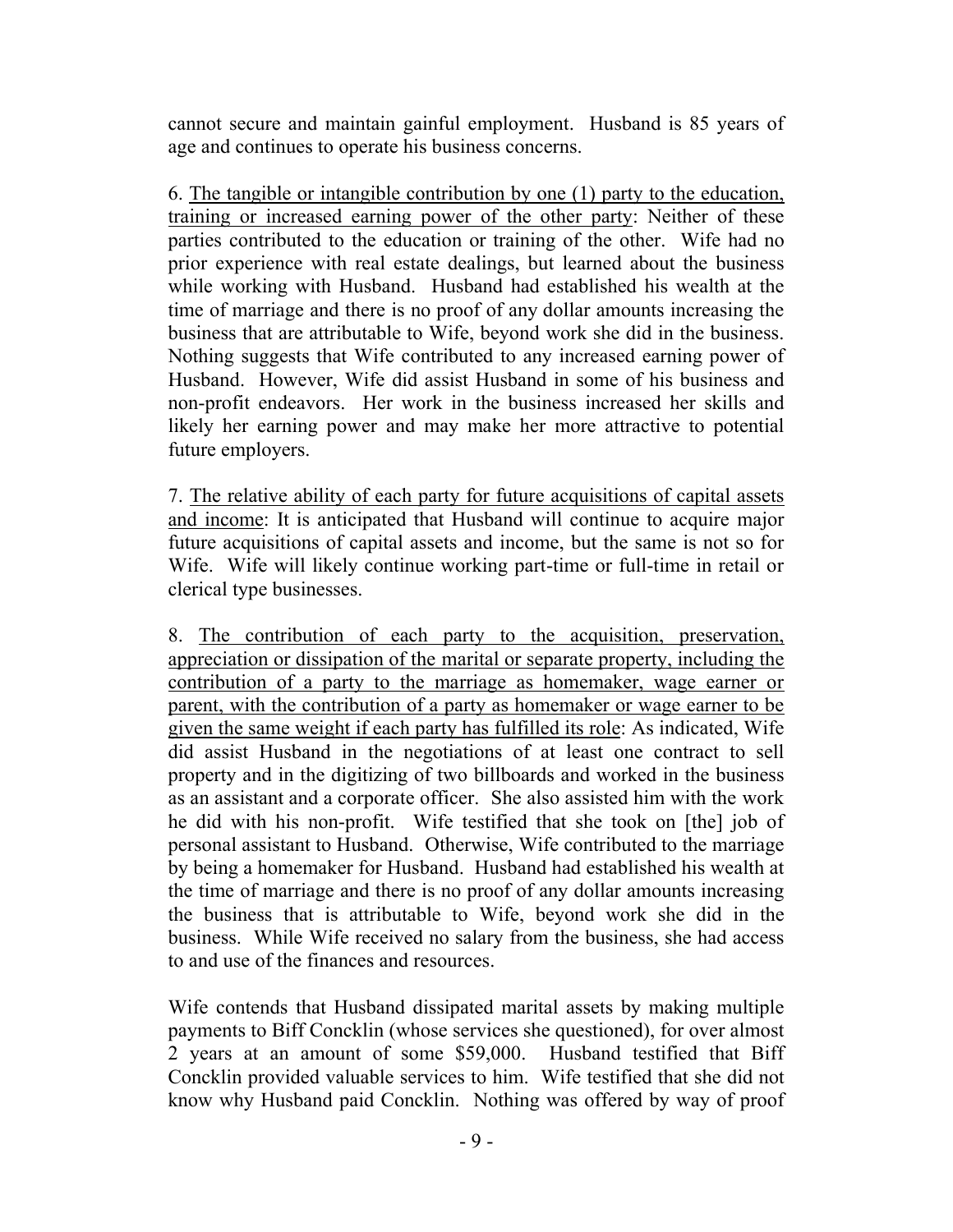to cause the court to find that any such payments rose to the level of being a dissipation of assets.

9. The value of the separate property of each party: The value of the separate property for Husband is \$11,000,000, not including a personal injury lawsuit pending in Florida.

The value of the separate property for Wife is \$228,283, not including a personal injury lawsuit pending in Florida.

10. The estate of each party at the time of the marriage: The uncontroverted proof is that Wife came into the marriage with an estate valued at approximately \$30,000. Wife's testimony is that at the time of the marriage, she owned no real estate, no retirement and no savings. The expert's testimony is that had Wife not married Husband, her annual earnings would be approximately \$5,000.

Husband's estate at the time of marriage is substantial, but no exact value is known. In light of the short term nature of this marriage, the court does not consider that a known value for his premarital estate is essential to the issues to be determined for the ultimate dissolution of the marriage and the marital assets.

11. The economic circumstances of each party at the time of the division of property is to become effective: Wife's circumstances at the time of the division of the marital estate is that she is dependent upon husband for support. She is working part-time and is expending all funds that are available to her from Husband. Husband's economic circumstances remain solid and substantial. He is the owner of the businesses and receives monthly income that is between \$17,518 and \$22,504 per month.

12. The tax consequences to each party: No proof was provided to the court relative to any tax consequences to these parties. They did file joint personal income tax returns during the marriage.

13. Such other factors as are necessary to consider the equities between the parties: The court finds that Husband had established his wealth at the time of marriage and there is no proof of any dollar amounts increasing the businesses that are attributable to Wife, beyond work she did in the business, for which she has been compensated financially, and as a spouse with access to use of resources. Wife did assist Husband with the sale of a certain lot, owned by husband, to Hilton. Proceeds were to be put back into St. Charles Place. Wife also assisted Husband with negotiating the leases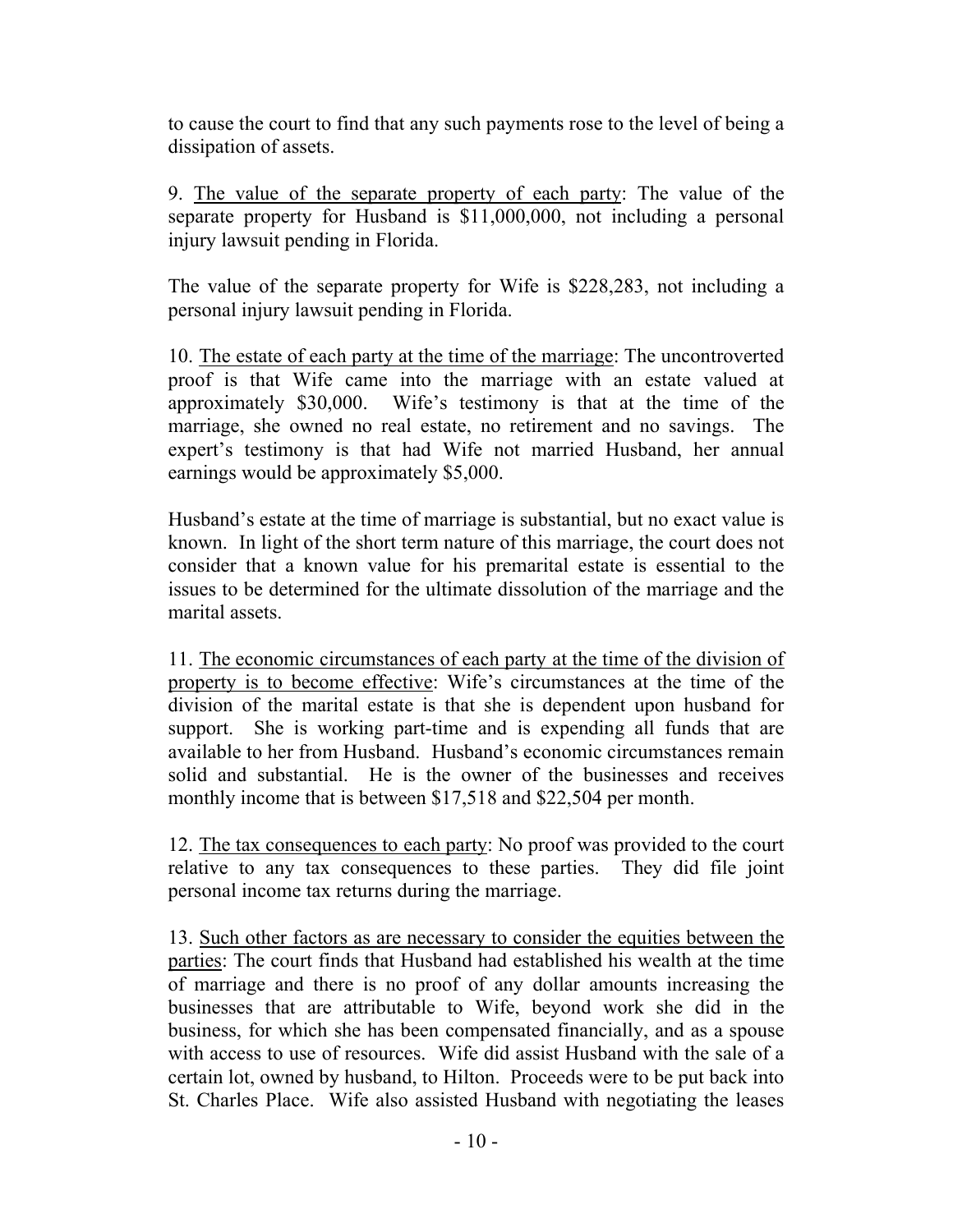for two digital billboards.

The testimony of expert witness, Malcolm Meyers, is that Husband contributed assets to capitalize St. Charles Place. As an allowable tax expenditure, Husband paid personal expenses out of the corporate account to reduce the corporate debt to himself. The proof was that this is not considered income to Husband for tax purposes.

In addition to the foregoing, the Trial Court found as follows concerning the ownership of the billboards and the Billboard Marketing Agreements and Wife's contribution thereto:

The court ruled on the ownership issues of the business, determining that Husband owned the property and billboards prior to the marriage and that they continued to be Husband's separate property. Wife has no legal interest in the businesses, but there was a mixture of business and personal use of some accounts of the businesses. Wife expressed that she was an assistant to Husband. Further, that as part of the divorce, the court would determine if and what equitable interest Wife had in the business.

\* \* \*

SHORT-TERM MARRIAGE. These parties were married October 14, 2014 and Husband filed for divorce on February 22, 2017. This court has found that Husband had amassed his fortune and wealth prior to the marriage and without the assistance of Wife. Wife worked in the business prior to the marriage and during the marriage. They lived together as husband and wife for less than three years. Wife has had no involvement with the business and Husband's earnings since the separation. The court defines this as a short-term marriage. In accordance with Tennessee Law, the court considers that it should place the parties back as near as possible to their pre-marriage state.

\* \* \*

## II. TRANSMUTATION

Wife asserts that the marital residence and all of the real property of the businesses, including the Education Foundation, have been transmuted into marital property. She alleges that the billboard leases and bank accounts were all transmuted.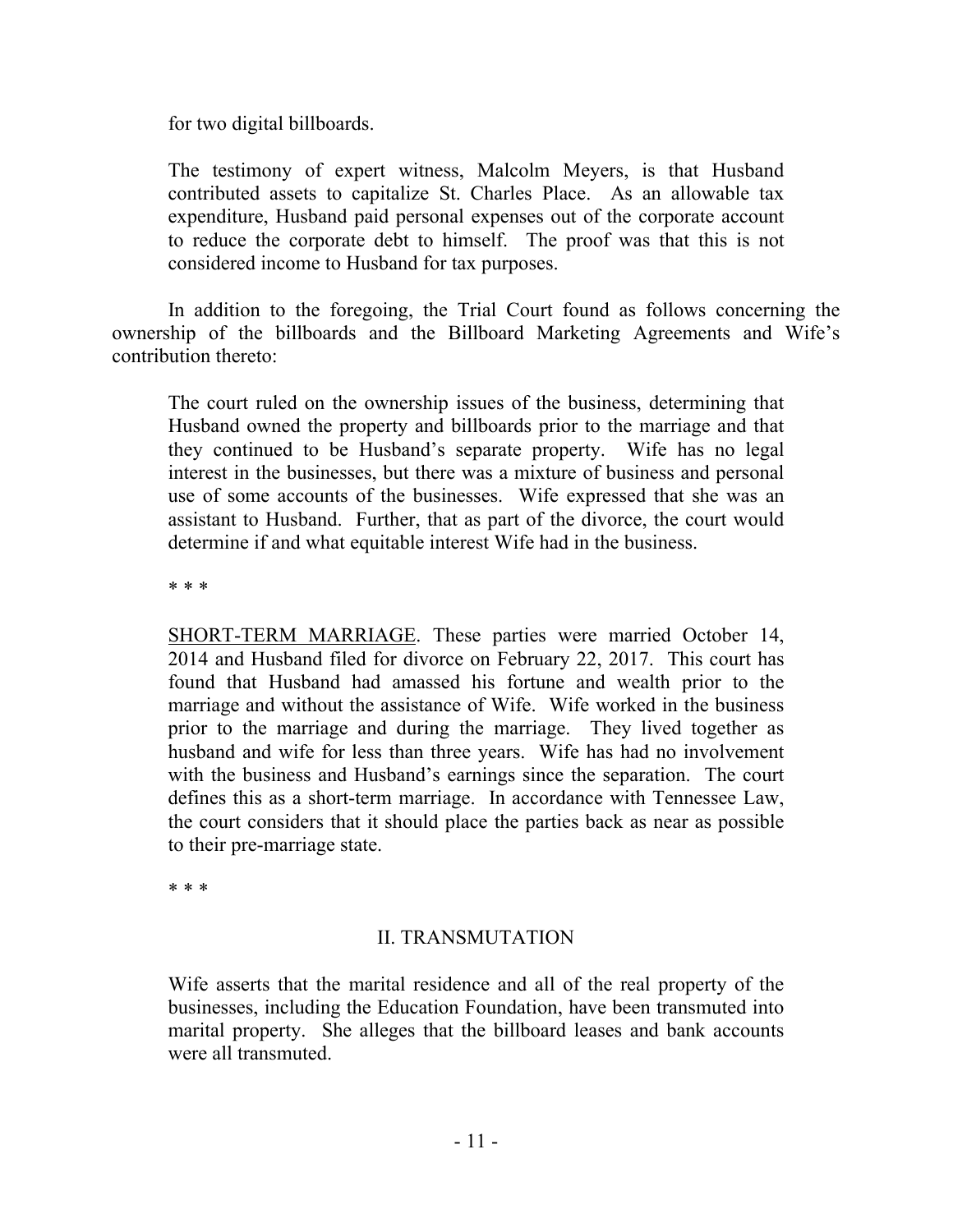Transmutation requires that the formerly separately owned property be transformed into the use and benefit of the marriage. It is required that the parties intended that the separate property becomes marital property.

Proof in the case is that Wife worked in the business to assist Husband in his ongoing concerns. Wife testified that she took on the job of personal assistant to Husband. The court has already found that the business concerns were owned initially [by] Husband prior to the marriage, then by the corporations. Wife was not a shareholder in the corporations.

Notwithstanding the corporate nature of the businesses, Wife was integral in the sale of the lot to Hilton and in the negotiations of the leases that converted two of the billboards. The court finds that while the property and the contracts are owned by Husband and the Corporate entity, the Renasant #7558 account was transmuted by the parties and used for business and personal use.

## III. CORPORATE PROPERTY AND BUSINESS ENTITIES

The court allocates the billboards and/or lease terms and other properties owned by the corporate entities to those corporate entities, not to the Husband as his individual property, for purposes of this division of marital assets.

----Billboard located at 8473 Hwy 64 (St. Charles Place; Steak N Shake billboard)

----LED Billboard 8840 I-40 (St. Charles Place; 0 Ricky Bell Cove)

----Billboard 2106 (St. Charles Place; River Oaks Billboard; 0 Poplar Venue)

----Billboard Marketing Agreement Lease located at 0 Ricky Bell Cove; I-40 & Wolfchase)

----Billboard Marketing Agreement Lease located at 5871 Poplar Ave.; 0 Poplar Ave., River Oaks)

----O'Charley's Lease (St. Charles Place)

----Elena's Taco Shop Lease (8610 Rickey Bell Cove)

| St. Charles Place, Inc.                           | $\S(See Assets)*$ |
|---------------------------------------------------|-------------------|
| St. Charles Place Education Foundation            | $\S(See Assets)*$ |
| 8610 Ricky Bell Cove (Elena's Taco Shop)          | \$402,100.00      |
| 0 Poplar Avenue Billboard (River Oaks Billboard)  | \$1,000,800.00    |
| /5871 Poplar Avenue                               |                   |
| 2798 New Brunswick Road                           | \$942,500.00      |
| 2844 New Brunswick Road (Lot 14, St. Charles Pl.) | \$2,313,900.00    |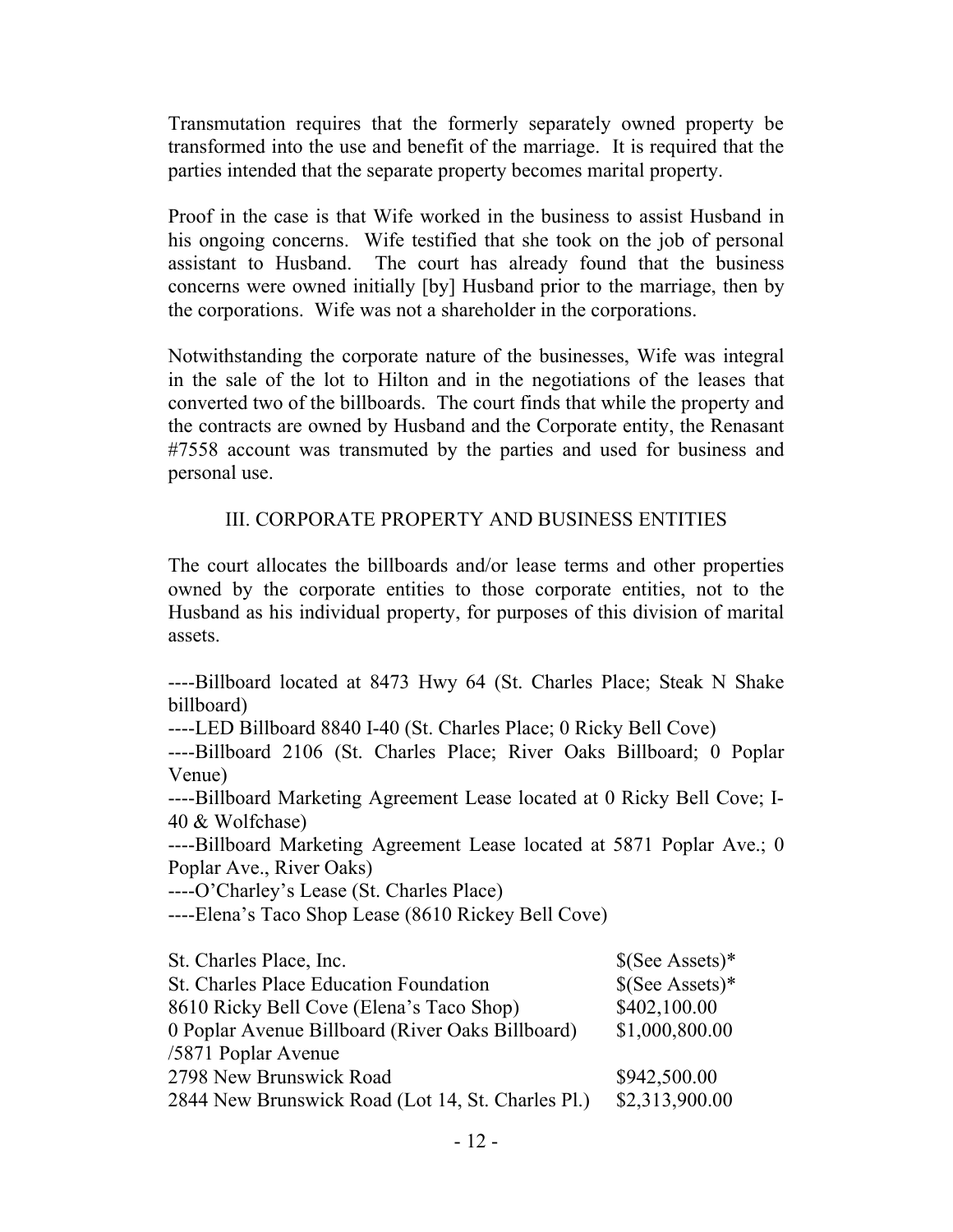| New Brunswick Road, Lot 9                      | \$61,800.00    |
|------------------------------------------------|----------------|
| 0 Ricky Bell Cove, Lot A                       | \$500.00       |
| 0 Ricky Bell Cove, Lot 15                      | \$332,000.00   |
| 8473 Hwy 64, Lot 1                             | \$130,000.00   |
| Bank of Bartlett #1252 (St. Charles Pl.)       | \$55,747.00    |
| Renasant Bank Checking #6487 (St. Charles Pl.) | \$1,555.00     |
| Regions #9096 (owned by St. Charles Pl.)       | \$(Closed)     |
| <b>Fleetwood Recreational Vehicles</b>         | $$75,000.00**$ |

\*[The court notes that neither party placed a value on St. Charles Place, Inc., or St. Charles Place Education Foundation. The explanation given is that these were either owned by the Husband prior to the marriage or like St. Charles Place Education Foundation, had no value.] \*\*[Titled to husband, but used in the 501(c) entity.]

\* \* \*

#### IV. MARITAL PROPERTY

\* \* \*

Wife suggests that the marital estate is comprised of all of the rent proceeds of the business leases, lease proceeds, bank accounts, real property and personal property.

\* \* \*

The court classifies the above disputed property as follows:

\* \* \*

4. 0 Rickey Bell Cove Billboard Marketing Agreement: This property is allocated as corporate property. These proceeds are the property of the corporation, but are a basis for income for the parties. To the extent it is reported on tax returns, the income is past marital income. Since the parties will no longer file joint returns, based upon the court's rulings, this is not calculated or further included.

5. 5871 Poplar Avenue Billboard Marketing Agreement:

This property is allocated as corporate property. These proceeds are the property of the corporation, but are a basis for income for the parties. To the extent the income is reported on tax returns, the income is past marital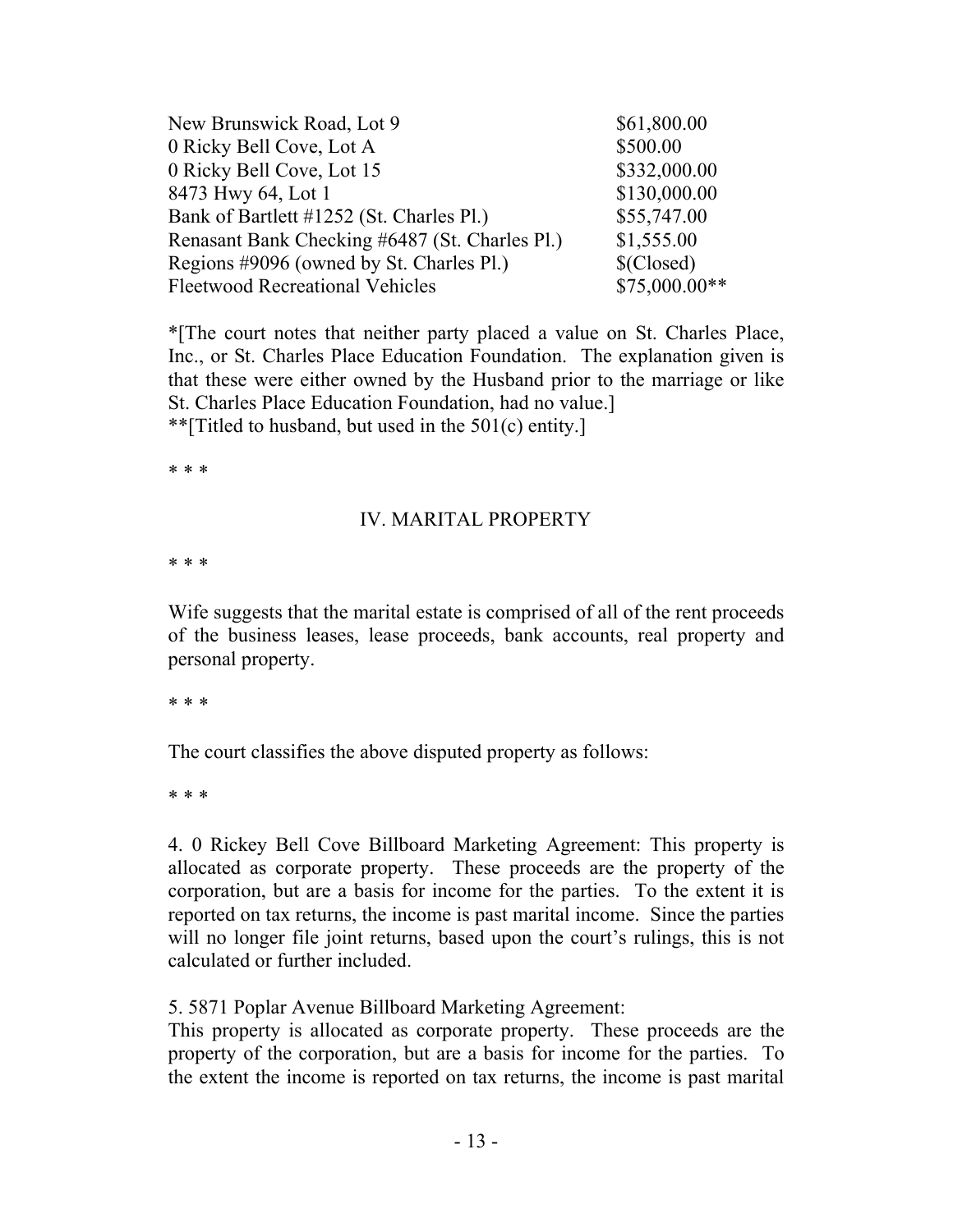income. Since the parties will no longer file joint returns, based upon the court's rulings, this is not calculated or further included.

\* \* \*

7. Proceeds from Outfront Media: These proceeds are the property of the corporation, but are a basis for income for the parties. To the extent it is reported on tax returns, the income is past marital income. Since the parties will no longer file joint returns, based upon the court's rulings, this is not calculated or further included.

8. 0 Rickey Bell Cove Billboard Marketing Agreement: These proceeds are the property of the corporation, but is a basis for income for the parties. To the extent the income is reported on tax returns, it is past marital income. Since the parties will no longer file joint returns, based upon the court's rulings, this is not calculated or further included.

9. 5871 Poplar Avenue Billboard Marketing Agreement: These proceeds are the property of the corporation, but is a basis for income for the parties. To the extent the income is reported on tax returns, it is past marital income. Since the parties will no longer file joint returns, based upon the court's rulings, this is not calculated or further included.

The Trial Court valued Husband's separate property at \$11,000,000 and Wife's separate property at \$228,283. After designating the disputed property as either separate or marital property, the Trial Court divided the parties' marital property as follows:

The parties agree that the following are marital assets and they are allocated as follows:

| 1.2015 Mercedes Benz E350<br>\$30,000                                      | Wife                       |  |  |
|----------------------------------------------------------------------------|----------------------------|--|--|
| \$20,000<br>2. Proceeds from sale of 2016 Honda CR-V                       | Wife $(1/2)$               |  |  |
|                                                                            | Husband $(1/2)$            |  |  |
| 3. First Tennessee Bank Checking Account<br>\$1,604                        | Wife                       |  |  |
| \$1,000.00<br>4. Tesla Model 3 Down payment                                | Wife $(1/2)$               |  |  |
|                                                                            | Husband $(1/2)$            |  |  |
| 5. Renasant Bank #7558                                                     | $$178,365.00$ Husband(1/2) |  |  |
|                                                                            | Wife $(1/2)$               |  |  |
| 6. Proceeds from Personal injury                                           | \$(Unknown) Wife           |  |  |
| 7. Income declared by parties from the business (the court finds that this |                            |  |  |
| would be monies already designated in the Renasant #7558 account)          |                            |  |  |
| 8. Landscaping Power Equipment<br>\$2,200                                  | Husband                    |  |  |
| 9. Memphis Country Club Membership                                         | \$(Unknown) Husband        |  |  |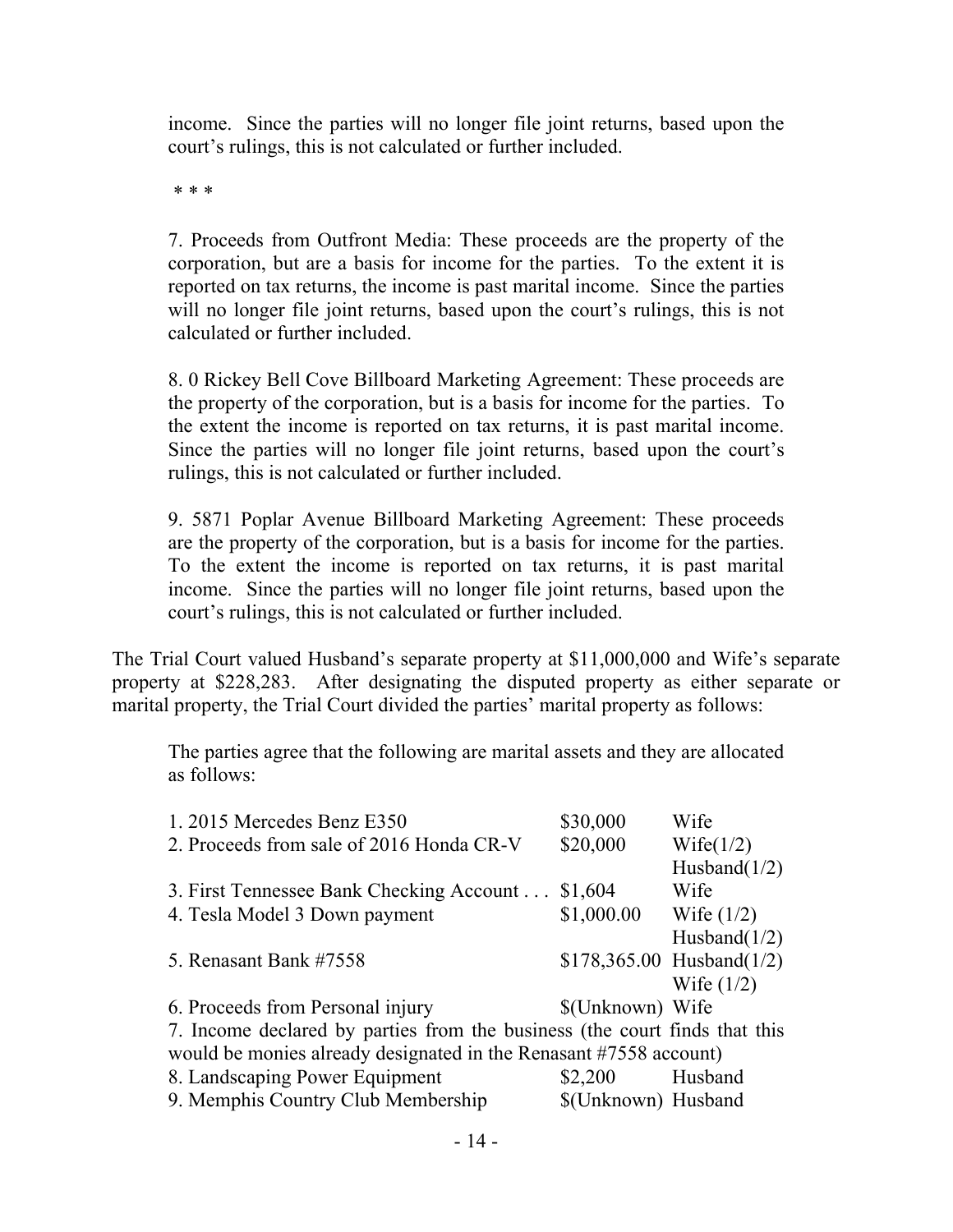10. Closed Regions Account . . . \$22,000 Wife

Total Award to Husband \$101,882.50 Total Award to Wife \$155,486.50 (These total awards do not include amounts for the unknown values).

Wife timely filed a notice of appeal to this Court. Subsequently, Husband died in August 2020, and the appellee, Malcolm D. Myers as Executor of the Estate of Charles Price Boone ("the Estate") was substituted as a party to the action.

#### **Discussion**

Although not stated as such, Wife raises the following issues for our review on appeal: (1) whether the evidence presented at trial preponderates against the Trial Court's finding that the two Billboard Marketing Agreements with Outfront Media were not marital property but instead Husband's separate property owned through his solelyowned corporation; (2) whether the Trial Court erred by failing to assign a value to the Billboard Marketing Agreements as part of the marital estate, and without a valuation, whether the distribution of marital property is inequitable and a remand required for an equitable distribution of the marital estate; and (3) whether Wife should be awarded her attorney's fees on appeal. The Estate raises the following additional issue for appellate review, which likewise has been restated slightly: whether this Court erred in its distribution of marital property due to the short-term nature of the marriage.

We first address Wife's issue concerning the classification of the two Billboard Marketing Agreements. The classification of property during a divorce proceeding as either marital or separate property is a question of fact to be determined by the trial court upon consideration of all relevant circumstances. *Snodgrass v. Snodgrass*, 295 S.W.3d 240, 245 (Tenn. 2009). We review questions of fact de novo upon the record, accompanied by a presumption of correctness of the findings of fact of the trial court, unless the preponderance of the evidence is otherwise. Tenn. R. App. P. 13(d); *Kelly v. Kelly*, 445 S.W.3d 685, 692 (Tenn. 2014).

In its ruling, the Trial Court made findings concerning Wife's credibility. As to findings regarding credibility, our Supreme Court has instructed:

When credibility and weight to be given testimony are involved, considerable deference must be afforded to the trial court when the trial judge had the opportunity to observe the witnesses' demeanor and to hear in-court testimony. *Estate of Walton v. Young*, 950 S.W.2d 956, 959 (Tenn. 1997) (quoting *Randolph v. Randolph*, 937 S.W.2d 815, 819 (Tenn. 1996)). Because trial courts are able to observe the witnesses, assess their demeanor, and evaluate other indicators of credibility, an assessment of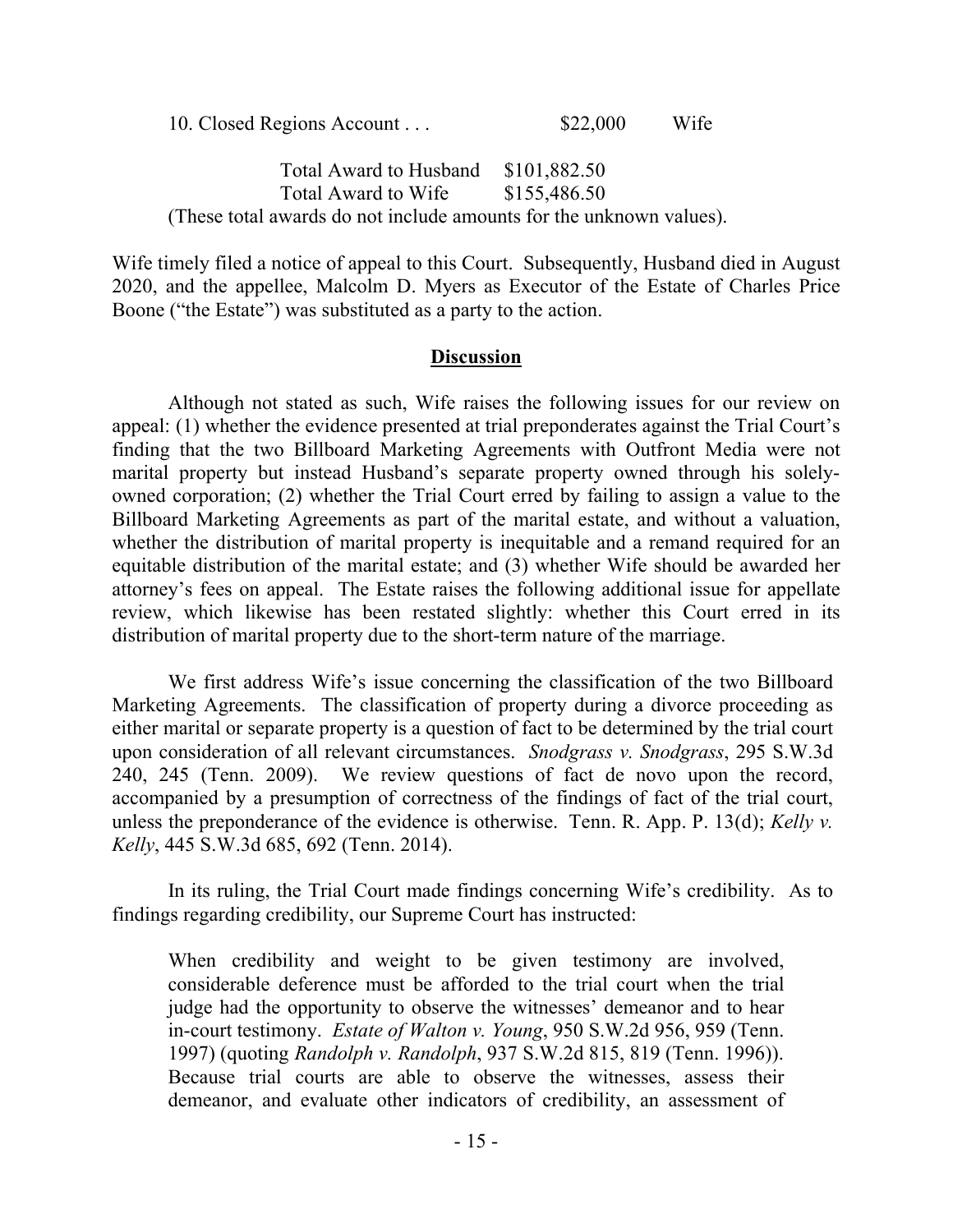credibility will not be overturned on appeal absent clear and convincing evidence to the contrary. *Wells v. Bd. of Regents*, 9 S.W.3d 779, 783 (Tenn. 1999).

*Hughes v. Metro. Gov't of Nashville and Davidson County*, 340 S.W.3d 352, 360 (Tenn. 2011).

The division of the parties' property begins with the identification and classification of all property interests. *Keyt v. Keyt*, 244 S.W.3d 321, 328 (Tenn. 2007). All property should be classified as either marital or separate property prior to distribution of the marital estate because the trial court does not have the authority to make an equitable distribution of separate property. *Id.* Generally, unless proven otherwise, property acquired by either spouse during the marriage is presumed to be marital property, while property acquired by either party prior to the marriage is presumed to be separate property. *Trezevant v. Trezevant*, 568 S.W.3d 595, 615 (Tenn. Ct. App. 2018), *perm. app. denied* (Tenn. Sept. 18, 2018); *Owens v. Owens*, 241 S.W.3d 478, 485 (Tenn. Ct. App. 2007). If a spouse seeks to have the other spouse's separate property classified as marital property, he or she bears the burden of proving that such property has become marital property as defined in Tenn. Code Ann. § 36-4-121(b)(1). *Keyt*, 244 S.W.3d at 328. Similarly, a spouse seeking to have property acquired during the marriage deemed as separate property has the burden of proving the asset is separate property, which can be proven by the types of evidence found in Tenn. Code Ann. § 36- 4-121(b)(2)(B)-(F). *Owens*, 241 S.W.3d at 485-86.

Courts must look to Tenn. Code Ann. § 36-4-121 when classifying property as marital or separate. Tenn. Code Ann. § 36-4-121(b) (2021) provides, in pertinent part, as follows:

(1)(A) "Marital property" means all real and personal property, both tangible and intangible, acquired by either or both spouses during the course of the marriage up to the date of the final divorce hearing and owned by either or both spouses as of the date of filing of a complaint for divorce, except in the case of fraudulent conveyance in anticipation of filing, and including any property to which a right was acquired up to the date of the final divorce hearing, and valued as of a date as near as reasonably possible to the final divorce hearing date. . . .

(B)(i) "Marital property" includes income from, and any increase in the value during the marriage of, property determined to be separate property in accordance with subdivision (b)(2) if each party substantially contributed to its preservation and appreciation;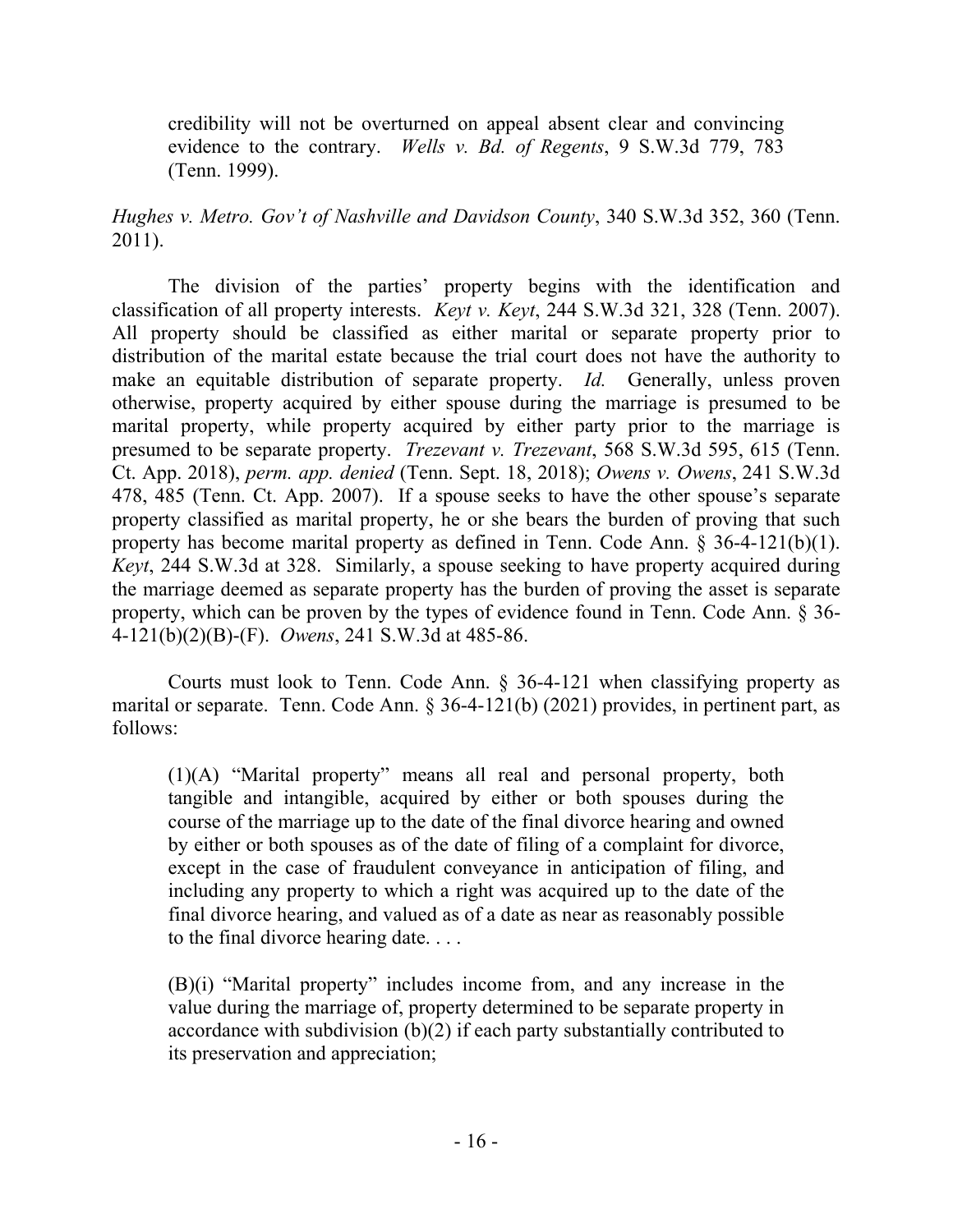(ii) "Marital property" includes the value of vested and unvested pension benefits, vested and unvested stock option rights, retirement, and other fringe benefit rights accrued as a result of employment during the marriage;

(iii) The account balance, accrued benefit, or other value of vested and unvested pension benefits, vested and unvested stock option rights, retirement, and other fringe benefits accrued as a result of employment prior to the marriage, together with the appreciation of the value, shall be "separate property." In determining appreciation for purposes of this subdivision  $(b)(1)(B)(iii)$ , the court shall utilize any reasonable method of accounting to attribute postmarital appreciation to the value of the premarital benefits, even though contributions have been made to the account or accounts during the marriage, and even though the contributions have appreciated in value during the marriage; provided, however, the contributions made during the marriage, if made as a result of employment during the marriage and the appreciation attributable to these contributions, would be "marital property." When determining appreciation pursuant to this subdivision  $(b)(1)(B)(iii)$ , the concepts of commingling and transmutation shall not apply;

(iv) Any withdrawals from assets described in subdivision  $(b)(1)(B)(iii)$ used to acquire separate assets of the employee spouse shall be deemed to have come from the separate portion of the account, up to the total of the separate portion. Any withdrawals from assets described in subdivision  $(b)(1)(B)(iii)$  used to acquire marital assets shall be deemed to have come from the marital portion of the account, up to the total of the marital portion;

\* \* \*

(D) As used in this subsection (b), "substantial contribution" may include, but not be limited to, the direct or indirect contribution of a spouse as homemaker, wage earner, parent or family financial manager, together with such other factors as the court having jurisdiction thereof may determine;

\* \* \*

(2) "Separate property" means:

(A) All real and personal property owned by a spouse before marriage, including, but not limited to, assets held in individual retirement accounts (IRAs) as that term is defined in the Internal Revenue Code of 1986 (26 U.S.C.), as amended;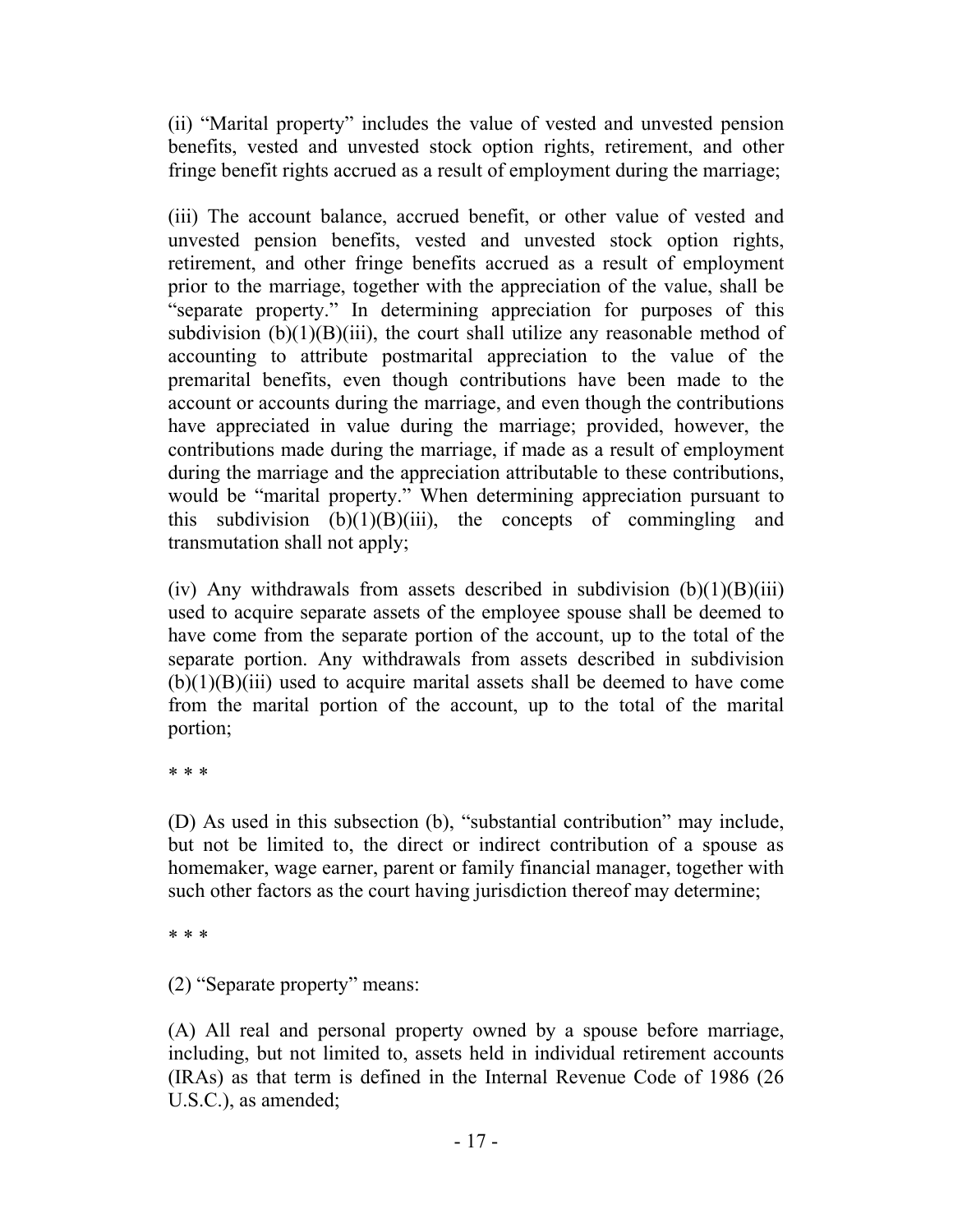(B) Property acquired in exchange for property acquired before the marriage;

(C) Income from and appreciation of property owned by a spouse before marriage except when characterized as marital property under subdivision (b)(1); [and]

(D) Property acquired by a spouse at any time by gift, bequest, devise or descent . . . .

(Footnote omitted).

Our Supreme Court discussed the concepts of marital property and separate property in *Langschmidt v. Langschmidt* and noted that in addition to the statutory provisions contained in Tenn. Code Ann. § 36-4-121(b), Tennessee intermediate appellate courts have recognized two methods by which separate property may be converted into marital property. *Langschmidt v. Langschmidt*, 81 S.W.3d 741, 747 (Tenn. 2002). These two methods are commingling and transmutation, which the Supreme Court noted have been described by this Court as follows:

[S]eparate property becomes marital property [by commingling] if inextricably mingled with marital property or with the separate property of the other spouse. If the separate property continues to be segregated or can be traced into its product, commingling does not occur. . . . [Transmutation] occurs when separate property is treated in such a way as to give evidence of an intention that it become marital property. . . . The rationale underlying these doctrines is that dealing with property in these ways creates a rebuttable presumption of a gift to the marital estate. This presumption is based also upon the provision in many marital property statutes that property acquired during the marriage is presumed to be marital. The presumption can be rebutted by evidence of circumstances or communications clearly indicating an intent that the property remain separate.

*Langschmidt*, 81 S.W.3d at 747 (internal citations omitted).

Wife argues that the Trial Court erred by failing to classify the Billboard Marketing Agreements as marital property. It is undisputed that Husband or his corporation owned the two billboards at issue prior to the marriage, as well as the real property upon which the billboards were located. The Trial Court found that the billboards and real property were the separate property of either Husband or his corporation. On appeal, Wife has not raised an issue regarding ownership of the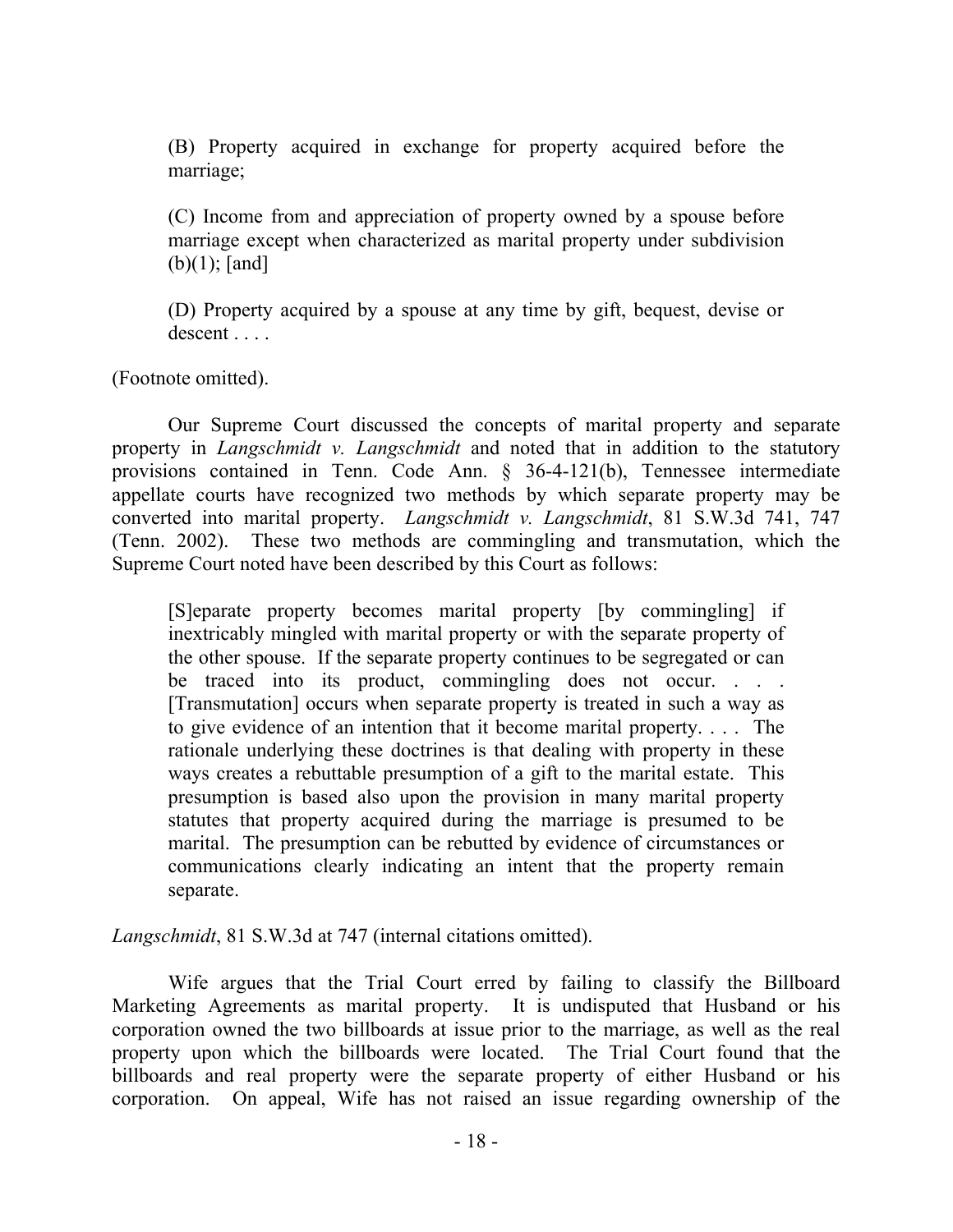billboards or the land underneath the billboards, only the Billboard Marketing Agreements. Therefore, we will only address classification of the Billboard Marketing Agreements. It is further undisputed that Wife assisted Husband with the business after they were married. The Trial Court found that Wife had acted as an assistant to Husband and a corporate officer with St. Charles Place, Inc. Wife had assisted Husband in the business with the sale of a piece of real property to Hilton, the proceeds of which were put back into the corporation and used to upgrade two of the billboards to digital.

The Billboard Marketing Agreements were entered into concerning those two billboards. We acknowledge that Wife was listed in the body of the contract as an owner of the two billboards and had signed the Billboard Marketing Agreements at the request of Outfront Media. However, Husband wrote on the signature line that St. Charles Place was the owner and signed the contract as the president of St. Charles Place, Inc. Despite participating in Husband's business, Husband never added Wife to either deed concerning the two billboard properties or the required permits for the billboards. Although not determinative, Wife also was not included as an owner of the billboard on the application to obtain the building permit for construction code enforcement required to upgrade one of the billboards.

The Trial Court found that the two Billboard Marketing Agreements were owned by the corporation. Although Wife is listed as an owner in the body of the Billboard Marketing Agreements, Husband never completed any paperwork in order to officially provide Wife with an ownership interest in the billboards, either in his individual capacity or on behalf of the corporation. At the time the parties entered into the contracts, Wife had no ownership interest in the billboards or the property where the billboards are located. Wife's name being listed as an owner of the billboards in a contract with a third party, wherein the contract also identified St. Charles Place, Inc. as the owner, does not transmute the Billboard Marketing Agreements into marital property.

Importantly, we note that the Trial Court made findings regarding Wife's credibility. The Trial Court questioned Wife's veracity and motive for prolonging the divorce proceedings. The Trial Court noted that Wife came into the marriage with little property and had "made every effort to attach herself to many of the assets owned and/or acquired by Husband prior to and after the marriage." As instructed in *Hughes*, we provide great deference to the Trial Court's credibility determinations, which will not be overturned on appeal unless clear and convincing evidence proves otherwise. In this case, we find no clear and convincing evidence exists to rebut the Trial Court's credibility findings regarding Wife.

Although the Billboard Marketing Agreements were entered into during the marriage, Husband and his corporation had owned the billboards and the real property on which they were located prior to the marriage. In its judgment, the Trial Court considered the evidence presented and determined that the corporate entity owned by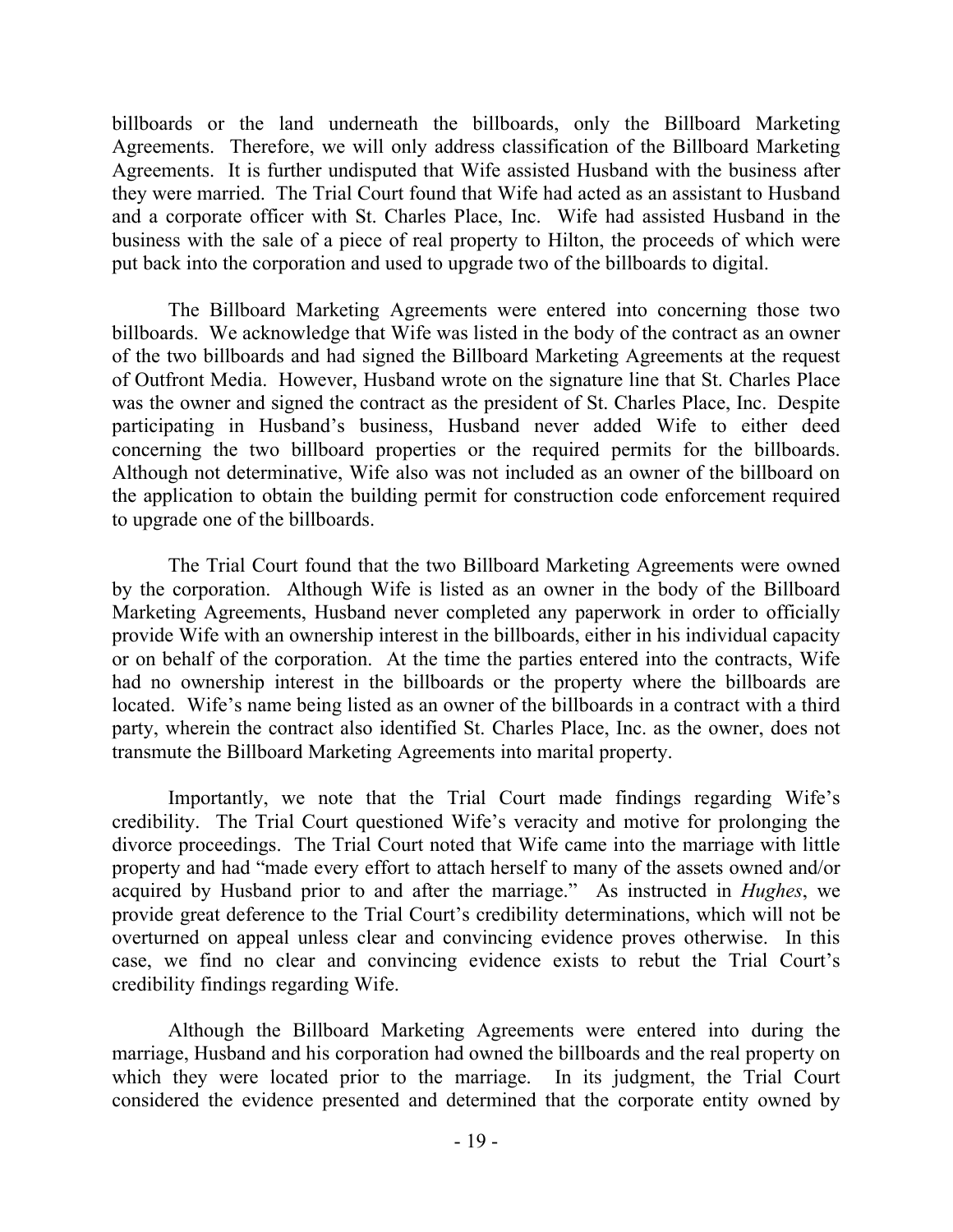Husband was the owner of the Billboard Marketing Agreements. The evidence presented does not preponderate against the Trial Court's finding in this regard. Therefore, we affirm the Trial Court's classification of the Billboard Marketing Agreements as the property of Husband's wholly-owned corporation and not marital property. Wife's issue concerning the necessity of valuing the Billboard Marketing Agreements to distribute as marital property is pretermitted by our holding affirming the Trial Court's classification of the agreements as corporate property.

We next address the Estate's issue concerning whether the Trial Court erred in its distribution of marital property. A trial court has wide discretion when classifying and dividing the marital estate, and its findings are entitled to great weight on appeal. *Sullivan v. Sullivan*, 107 S.W.3d 507, 512 (Tenn. Ct. App. 2002). Therefore, unless a trial court's decision concerning the division of property is contrary to the preponderance of the evidence or is based on an error in law, we will not interfere with the trial court's decision on appeal. *Id.*

Courts must look to Tenn. Code Ann.  $\S$  36-4-121(c) when determining how to distribute marital property in a divorce. In pertinent part, Tenn. Code Ann. § 36-4-121(c) provides:

(c) In making equitable division of marital property, the court shall consider all relevant factors including:

(1) The duration of the marriage;

(2) The age, physical and mental health, vocational skills, employability, earning capacity, estate, financial liabilities and financial needs of each of the parties;

(3) The tangible or intangible contribution by one (1) party to the education, training or increased earning power of the other party;

(4) The relative ability of each party for future acquisitions of capital assets and income;

(5)(A) The contribution of each party to the acquisition, preservation, appreciation, depreciation or dissipation of the marital or separate property, including the contribution of a party to the marriage as homemaker, wage earner or parent, with the contribution of a party as homemaker or wage earner to be given the same weight if each party has fulfilled its role;

(B) For purposes of this subdivision  $(c)(5)$ , dissipation of assets means wasteful expenditures which reduce the marital property available for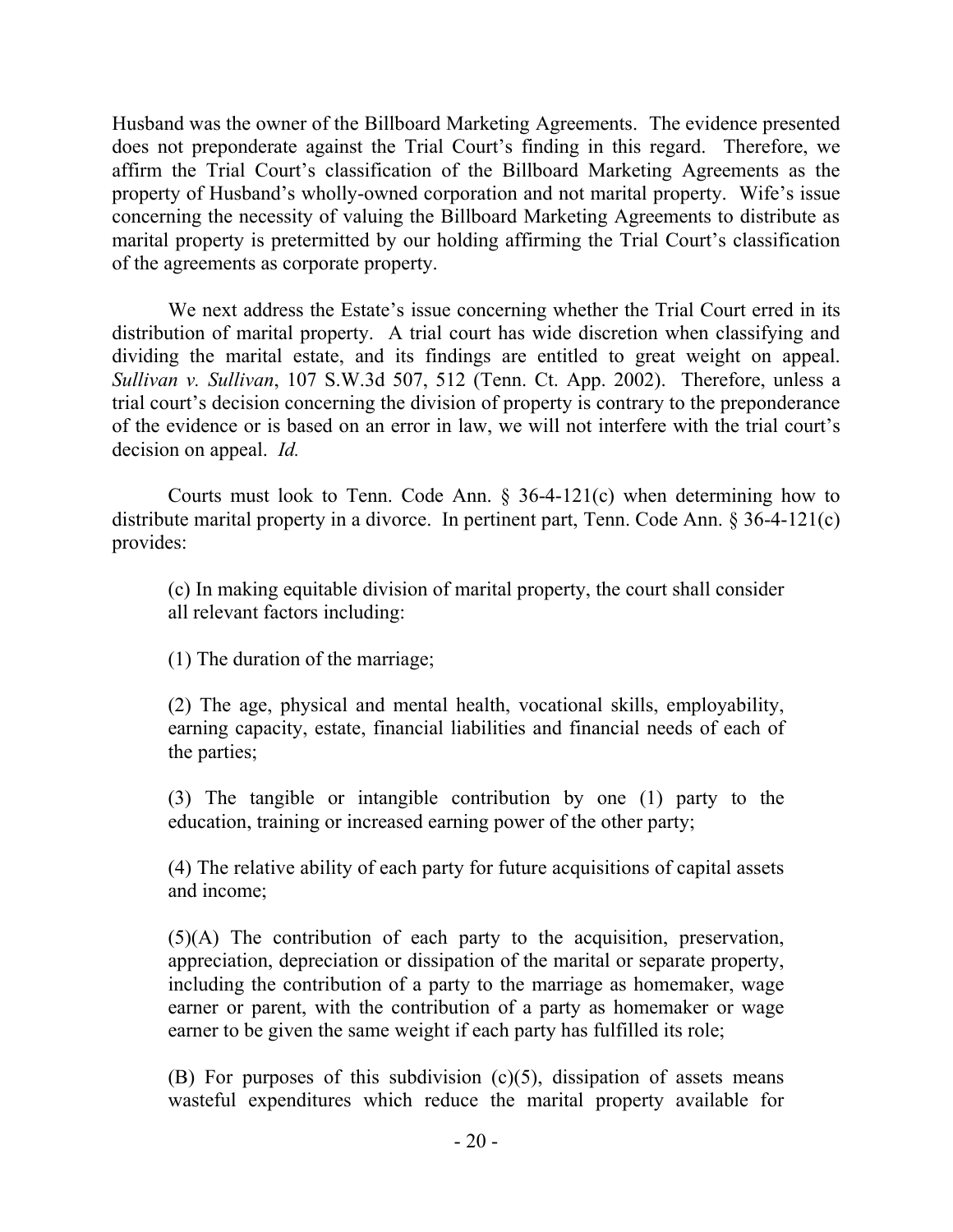equitable distributions and which are made for a purpose contrary to the marriage either before or after a complaint for divorce or legal separation has been filed.

(6) The value of the separate property of each party;

(7) The estate of each party at the time of the marriage;

(8) The economic circumstances of each party at the time the division of property is to become effective;

(9) The tax consequences to each party, costs associated with the reasonably foreseeable sale of the asset, and other reasonably foreseeable expenses associated with the asset;

(10) In determining the value of an interest in a closely held business or similar asset, all relevant evidence, including valuation methods typically used with regard to such assets without regard to whether the sale of the asset is reasonably foreseeable. Depending on the characteristics of the asset, such considerations could include, but would not be limited to, a lack of marketability discount, a discount for lack of control, and a control premium, if any should be relevant and supported by the evidence;

(11) The amount of social security benefits available to each spouse; and

(12) Such other factors as are necessary to consider the equities between the parties.

The Estate argues on appeal that the Trial Court erred in its distribution of marital assets by not placing Husband and Wife in a position comparable to where they were prior to this short-term marriage. As this Court has held, "[i]n cases involving a marriage of relatively short duration, it is appropriate to divide the property in a way that, as nearly as possible, places the parties in the same position they would have been in had the marriage never taken place." *Batson v. Batson*, 769 S.W.2d 849, 859 (Tenn. Ct. App. 1988). In *Batson*, this Court found that a marriage of a little over five years was a marriage of relatively short duration. *Id.* at 859-60.

In its distribution of marital assets, the Trial Court considered each of the relevant enumerated factors in Tenn. Code Ann. § 36-4-121(c) in making its determination. Husband and Wife were married only for approximately five years. Of those five years, Husband and Wife were married for less than three years when they separated in 2017. We agree with the Trial Court that this marriage is of a relatively short duration.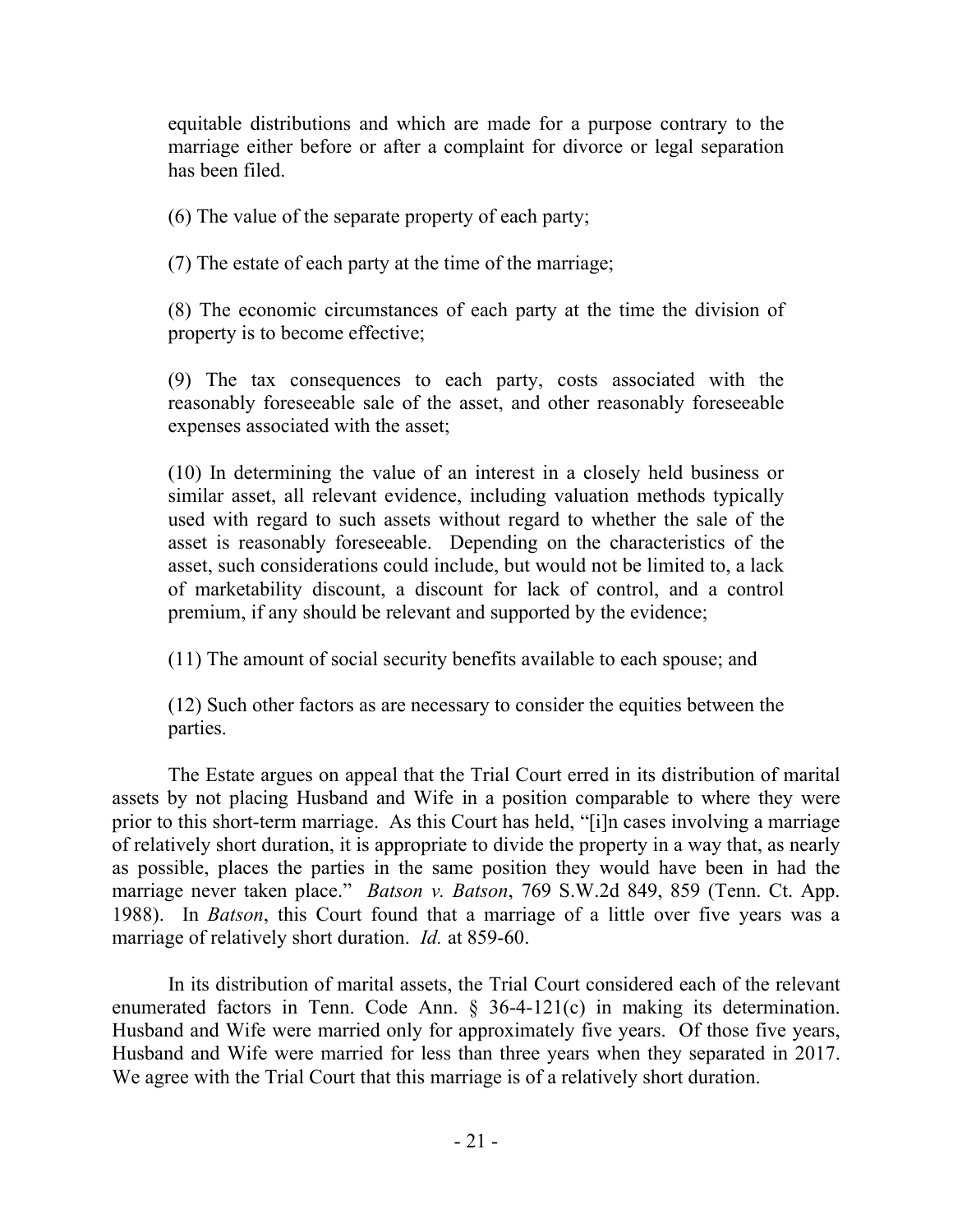Husband came into this marriage with significant assets, while Wife had very few assets of value. The Trial Court found that Husband had "amassed his fortune and wealth prior to the marriage and without the assistance of Wife." Many of those assets accumulated by Husband had remained either Husband's separate property or the property of Husband's wholly-owned corporation. The Trial Court valued Husband's separate property at the time of divorce at \$11 million. Additionally, the Trial Court valued Wife's property prior to the marriage at \$30,000, and her separate property at the time of divorce at \$228,283. 5

At the time of the divorce, Husband was 85 years old and Wife was 52 years of age. Both parties had health issues at the time of trial but the Trial Court found that there was no evidence that any of Wife's medical conditions would prevent her from being employed. Prior to the marriage, Wife had earned income at most between \$25,000 and \$30,000 per year. At the time of trial, Wife was employed at the same antique store she worked at prior to the marriage. Although Wife testified that she was only working one or two days a week and claimed she was financially dependent on Husband, the Trial Court found that there was no evidence presented to suggest that Wife would be unable to obtain and maintain gainful employment following the divorce. We note that the Trial Court incorrectly stated in its order that Wife had no college degree; however, the existence of Wife's college degree further supports the Trial Court's finding concerning her ability to obtain employment.

Neither party had contributed to the other's education or training during the marriage. However, the Trial Court found that by working in Husband's business, Wife had increased her skills and earning power, making her a more attractive candidate for potential employers in the future. During the marriage, Wife had worked in Husband's separately-owned corporation without earning a salary but the Trial Court found that Wife had access to Husband's finances and resources during this time. Additionally, the Trial Court found that there was no evidence that Wife had contributed to the appreciation of the corporation other than her work in the company. Although Wife claimed that Husband had dissipated assets, there was no evidence presented to show that the payments Husband made to Mr. Concklin rose to the level of dissipation.

Wife had worked for Husband's corporation without earning a salary and had assisted Husband in negotiating the sale of at least one piece of property and negotiating the Billboard Marketing Agreements. The Trial Court found that Wife acted as an assistant to Husband and corporate officer in the business. Wife also assisted Husband with his non-profit. Husband had significant separate property leaving the marriage. Although Wife is leaving the marriage with more assets than she brought into the marriage, including roughly 60% of the marital assets, we cannot say that the Trial Court

 $\overline{a}$ 

 $<sup>5</sup>$  At the time of the divorce, a personal injury lawsuit was pending in Florida. The Trial Court did not</sup> include the value of the lawsuit in its calculation of their respective separate property.